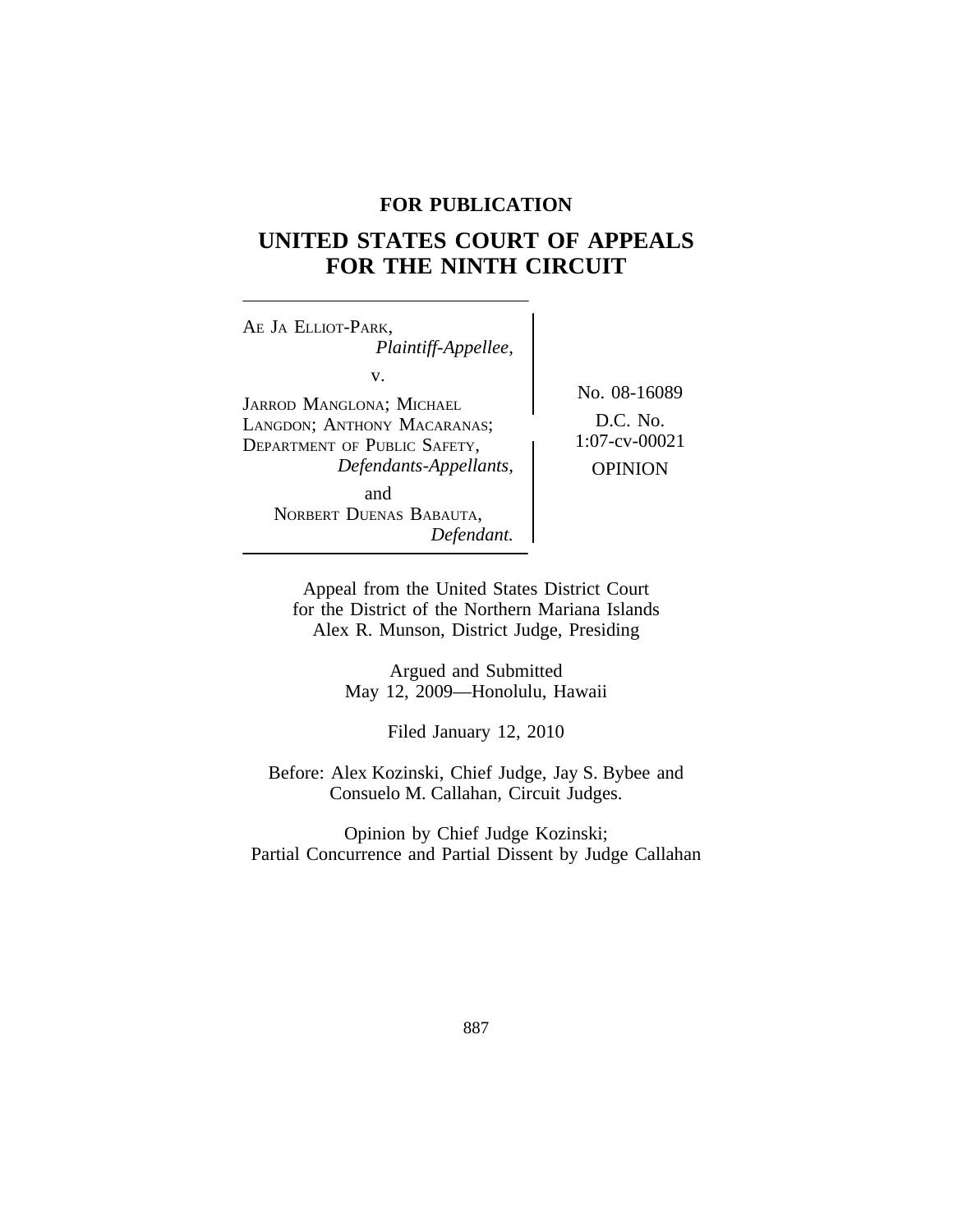## **COUNSEL**

Braddock Jon Huesman, Assistant Attorney General, CNMI Office of the Attorney General, Saipan, MP, for the defendants-appellants.

George L. Hasselback and Joseph E. Horey, O'Connor Berman Dotts & Banes, Saipan, MP, for the plaintiff-appellee.

### **OPINION**

KOZINSKI, Chief Judge:

We consider whether law enforcement officers who are accused of failing to investigate a crime or make an arrest due to the race of the victim and that of the perpetrator are entitled to qualified immunity.

## **Facts**

We recite the facts as Ae Ja Park Elliott\* alleges them in her complaint. Elliott, who is racially and ethnically Korean, was driving south along 16 Highway in Papago, Saipan. Norbert Duenas Babauta, who is racially and ethnically Micronesian, was driving north along the same highway when he sped through a turn, crossed onto oncoming traffic and crashed into Elliott's car. Officer Manglona noticed the accident and approached. When Elliott asked him to call her husband, he shoved her inside her car and told her to shut up and calm down. Manglona then began conducting interviews of the witnesses, drivers and passengers. Officers Macaranas and Lang-

<sup>\*</sup>The district court caption refers to Elliott as "Elliot-Park," and our caption follows the district court. Elliott explains on appeal that her correct name is "Ae Ja Park Elliott," which is the name we use in our opinion. Elliott may request that the district court docket be corrected by motion on remand.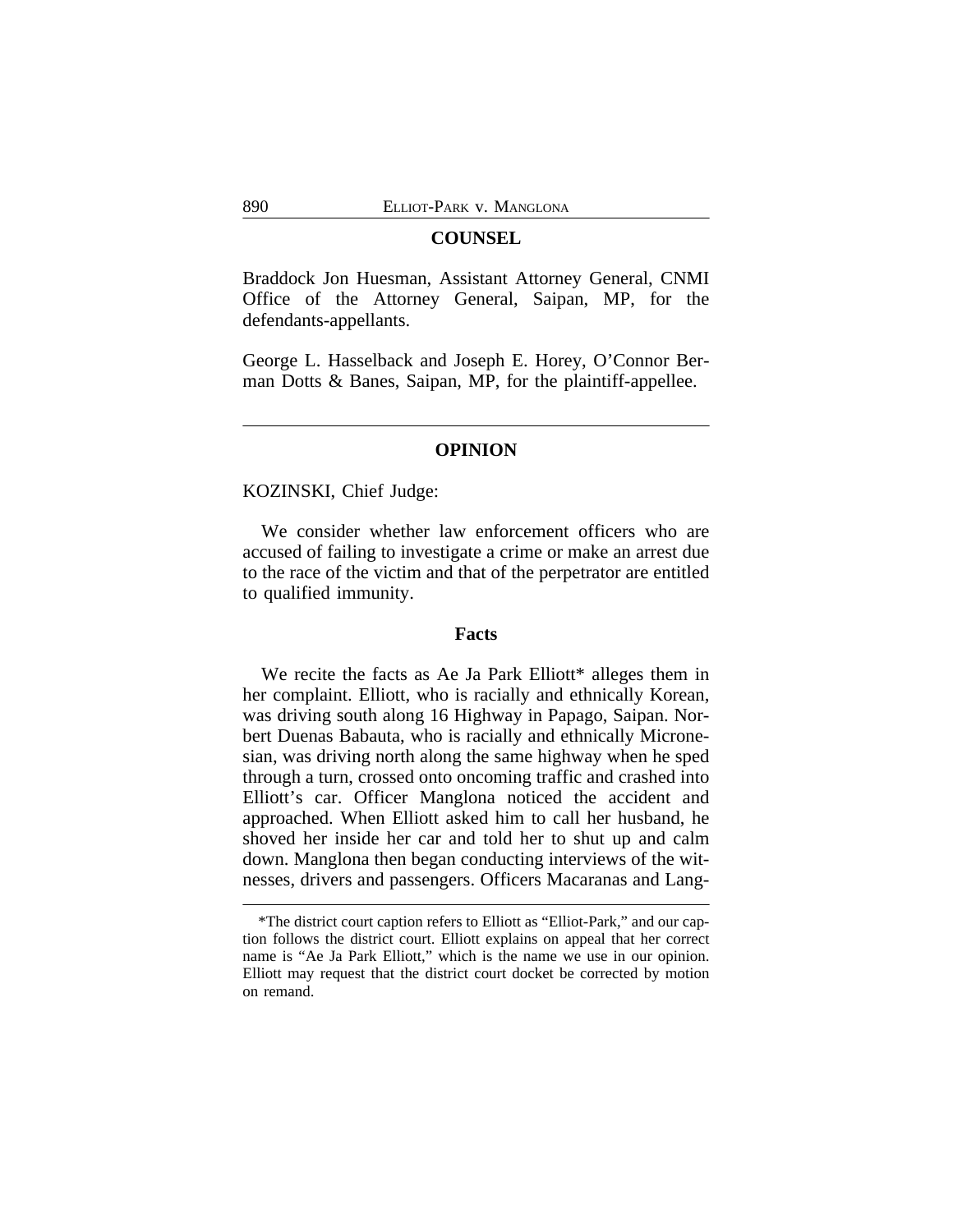don arrived shortly thereafter and spoke to both drivers. The officers are all racially and ethnically Micronesian.

The three officers had cause to believe Babauta had been driving under the influence of alcohol: He was teetering and slurring his words, he reeked of alcohol and had bloodshot eyes, his truck bed was littered with empty beer cans and he told Manglona that he had "blacked out" while driving. Despite these obvious signs of intoxication, the officers didn't administer field sobriety or blood alcohol tests, or otherwise investigate whether Babauta had been driving drunk. Nor did the officers charge him with a DUI or any other crime or infraction. Manglona also falsely stated in his accident report that Babauta "had not been drinking."

Dr. Thomas Austin, who examined Elliott and Babauta at the hospital, called DPS to complain after he learned that Babauta hadn't been charged with a DUI. After this complaint, and perhaps some others, the Department of Public Safety (DPS) initiated an investigation, but the three officers conspired with others to obstruct the investigation and prevent prosecution of Babauta. Elliott claims the officers failed to investigate the crime or arrest Babauta because of racial animus against her as a Korean and in favor of Babauta as a Micronesian.

On a motion to dismiss, the district court found that Elliott sufficiently alleged a 42 U.S.C. § 1983 equal protection claim and a 42 U.S.C. § 1985 conspiracy and obstruction of justice claim against the officers. The district court concluded the officers weren't entitled to qualified immunity at the motion to dismiss stage. The officers bring this interlocutory appeal.

#### **Analysis**

**[1]** Unlike prosecutors, who enjoy absolute immunity, police officers are entitled only to qualified immunity in section 1983 cases. *See Malley* v. *Briggs*, 475 U.S. 335, 341-43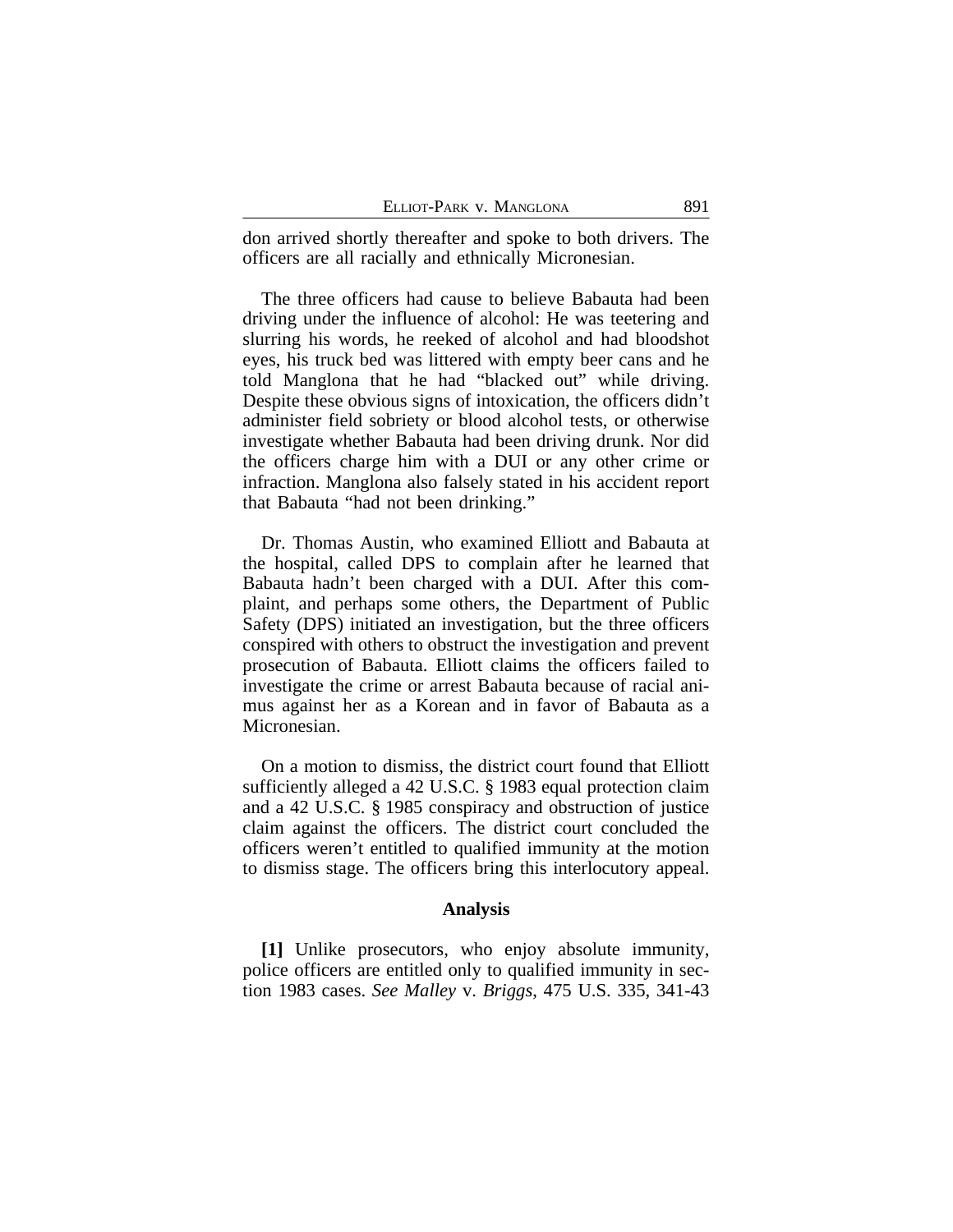(1986). In a qualified immunity appeal, we normally look first to whether a constitutional violation was alleged and then to whether the defendants have qualified immunity as a matter of law. *See Pearson* v. *Callahan*, 129 S.Ct. 808, 813 (2009). We review the district court's decision de novo. *Newell* v. *Sauser*, 79 F.3d 115, 117 (9th Cir. 1996).

**1.** According to Elliott, the three police officers refused to investigate the incident because Babauta is Micronesian and Elliott is Korean. Elliott also claims that Officer Macaranas fully investigated another drunk driving accident that occurred the same evening where the victim was Micronesian but the driver wasn't. The officers don't dispute that Elliott has pled facts from which a trier of fact could infer racial discrimination.

**[2]** Instead, the officers argue that individuals don't have a constitutional right to have police arrest others who have victimized them. But Elliott's equal protection claim isn't based on some general constitutional right to have an assailant arrested. Rather, she argues Babauta was given a pass by the police because of the officers' alleged racial bias not only in favor of Babauta as a Micronesian, but also against her as a Korean. And while the officers' discretion in deciding whom to arrest is certainly broad, it cannot be exercised in a racially discriminatory fashion. For example, a police officer can't investigate and arrest blacks but not whites, or Asians but not Hispanics. Police can't discriminate on the basis of the victim's race, either. We recognized as much in *Estate of Macias* v. *Ihde*, where we held that there is no right to state protection against madmen or criminals, but "[t]here is a constitutional right . . . to have police services administered in a nondiscriminatory manner—a right that is violated when a state actor denies such protection to disfavored persons." 219 F.3d 1018, 1028 (9th Cir. 2000); *see also DeShaney* v. *Winnebago County Dep't of Soc. Servs.*, 489 U.S. 189, 197 n.3 (1989) ("The State may not, of course, selectively deny its protective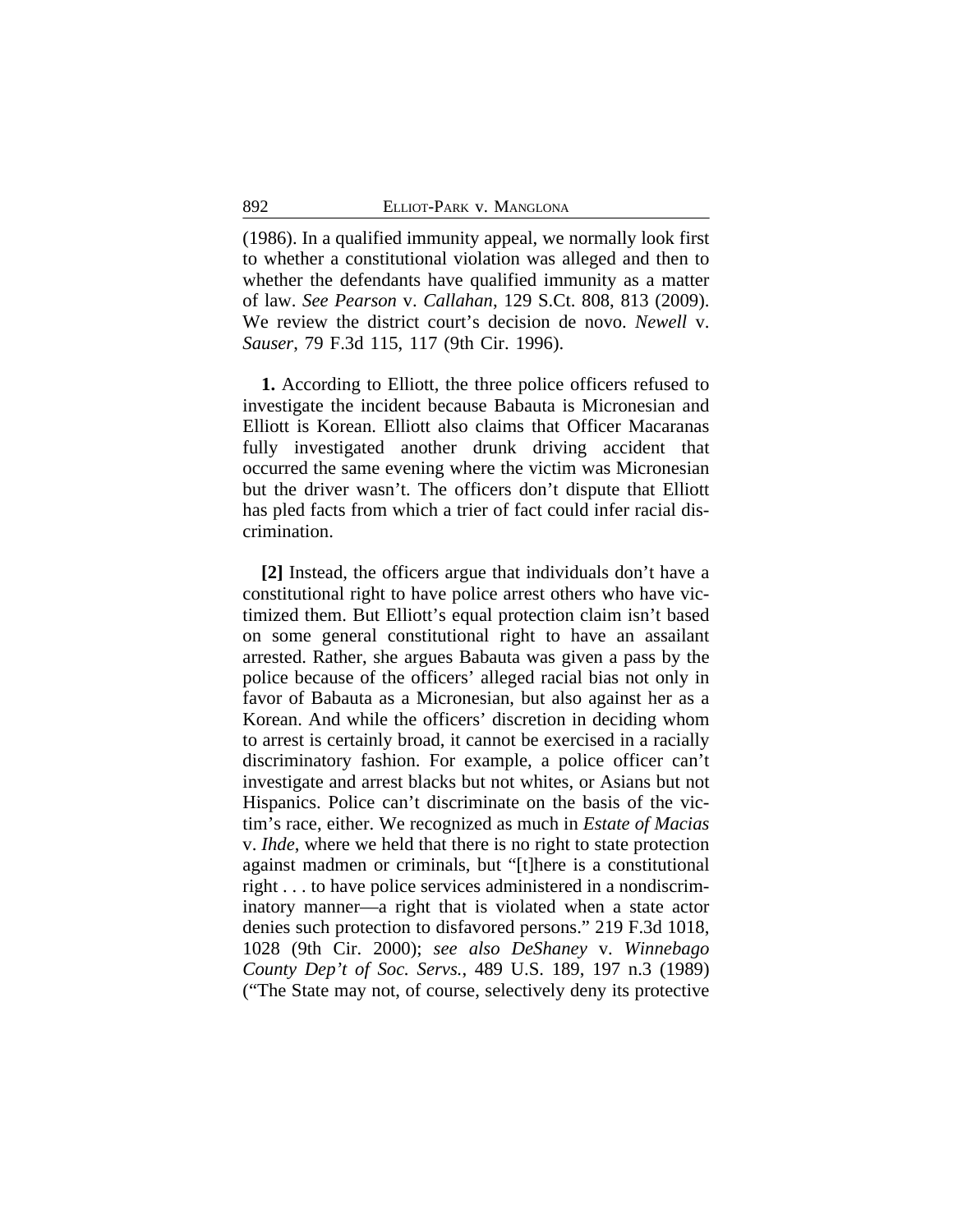services to certain disfavored minorities without violating the Equal Protection Clause.").

**[3]** The officers concede that the Constitution protects against discriminatory withdrawal of police protection, but they claim that Elliott was not denied this right because they provided her with *some* police services: They called an ambulance and questioned bystanders. According to the officers, only a complete withdrawal of police protective services violates equal protection. But diminished police services, like the seat at the back of the bus, don't satisfy the government's obligation to provide services on a non-discriminatory basis. *See Navarro* v. *Block*, 72 F.3d 712, 715-17 (9th Cir. 1995) (alleged policy to treat domestic violence 911 calls less urgently could form the basis for an equal protection claim). Certainly the government couldn't constitutionally adopt a policy to spend \$20,000 investigating each murder of a white person but only \$1,000 investigating each murder of a person of color. Likewise, it doesn't matter that Elliott received some protection; what matters is that she would allegedly have received more if she weren't Korean and Babauta weren't Micronesian.

The officers also suggest that the equal protection clause only protects against selective denial of protective services, and that investigation and arrest aren't protective services unless there is a continuing danger to the victim. But the officers' understanding of protective services is too limited. If police refuse to investigate or arrest people who commit crimes against a particular ethnic group, it's safe to assume that crimes against that group will rise. Would-be criminals will act with a greater impunity if they believe they have a get out of jail free card if they commit crimes against the disfavored group. Babauta may well have been emboldened to drive drunk with empty beer cans rolling around in the back of his truck because he believed that he would suffer no ill consequences should he cause an accident.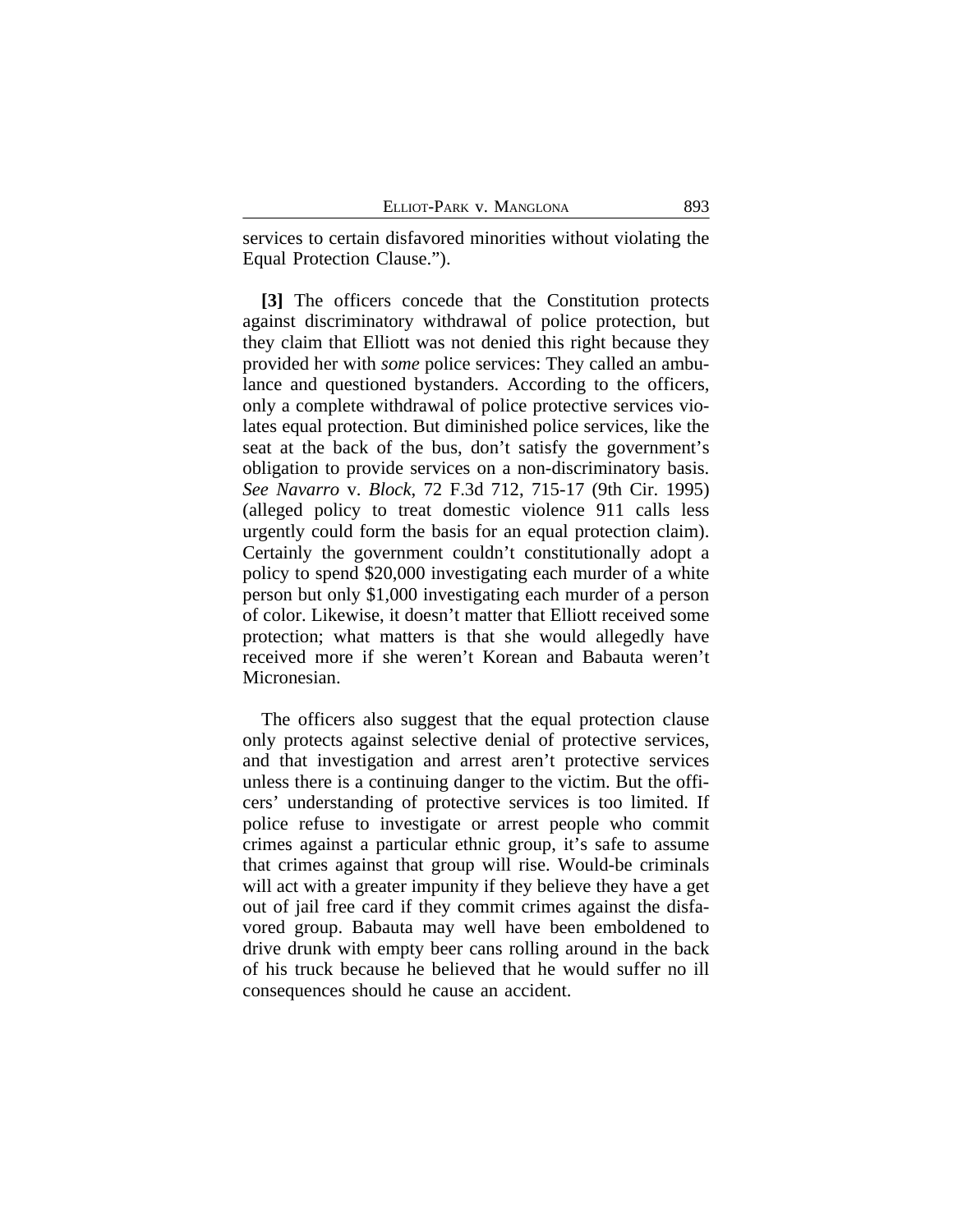In any event, whether investigation and arrest are protective services is immaterial. While the Supreme Court may have written in *DeShaney* that the government couldn't "selectively deny its protective services" to disfavored minorities, 489 U.S. at 197 n.3, that certainly doesn't imply that the government can selectively deny its non-protective services to disfavored minorities. The government may not racially discriminate in the administration of *any* of its services. *See Palmer* v. *Thompson*, 403 U.S. 217, 219-223 (1971) (government-funded pools cannot be operated on a racially discriminatory basis); *Hawkins* v. *Town of Shaw*, 437 F.2d 1286, 1288 (5th Cir. 1971) (municipal services cannot be provided on a racially discriminatory basis).

**[4]** The dissent agrees that the discriminatory denial of investigative services may violate equal protection. Dissent at 909. Nevertheless, our colleague questions whether Elliott has an equal protection claim based on the officers' failure to arrest Babauta because arrest decisions are entitled to deference and because Elliott probably suffered little harm. *See id.* at 901. But even the dissent recognizes that police officers aren't entitled to deference for their decision if it is based on racial animus. *See id.* at 899-900. And the fact that Elliott may not have been harmed much speaks more to whether she can recover anything beyond nominal damages than to whether she has an equal protection claim. *See also Flores* v. *Morgan Hill Unified Sch. Dist.*, 324 F.3d 1130, 1135-36 (9th Cir. 2003) (discriminatory failure to investigate *and discipline* student harassment complaints violates equal protection). Certainly, a plaintiff complaining of heart attack symptoms has a claim against a government hospital that turns him away because of his race, even if the symptoms turn out to be caused by heartburn. The officers' alleged discriminatory failure to arrest, as well as investigate, therefore violated equal protection.

**[5] 2.** Law enforcement officials are entitled to qualified immunity even where their conduct violated a constitutional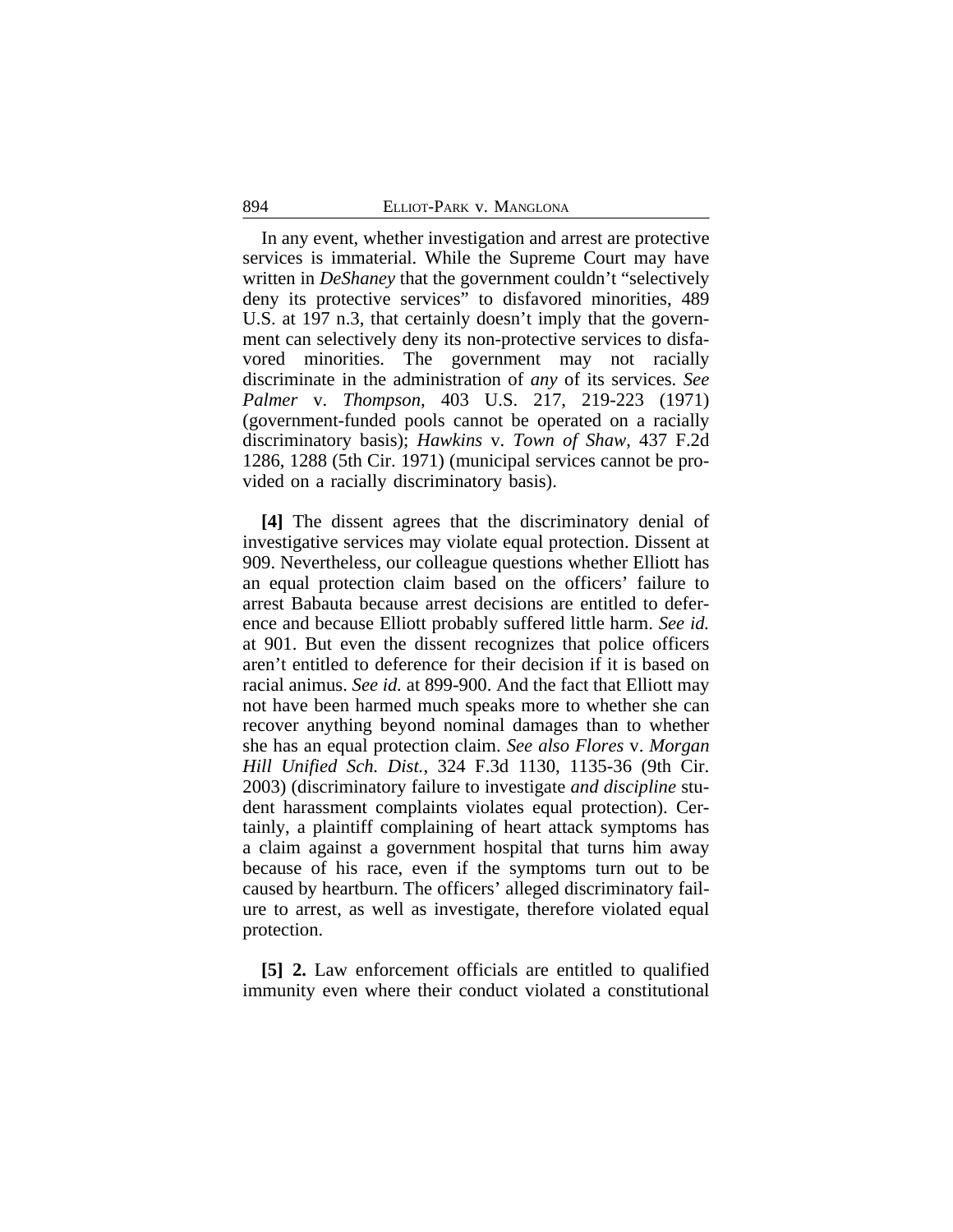ELLIOT-PARK V. MANGLONA 895

right unless that right was clearly established at the time of the violation. *Saucier* v. *Katz*, 533 U.S. 194, 202 (2001). The dispositive inquiry is whether "it would be clear to a reasonable officer that his conduct was unlawful in the situation he confronted." *Id.* Thus, our "task is to determine whether the preexisting law provided the defendants with 'fair warning' that their conduct was unlawful." *Flores*, 324 F.3d at 1136-37 (quoting *Hope* v. *Pelzer*, 536 U.S. 730, 740 (2002)).

**[6]** The right to non-discriminatory administration of protective services is clearly established. *See* p. 892 *supra*. Nevertheless, the officers argue that it wasn't clearly established that investigation and arrest are protective services. But the very purpose of section 1983 was to provide a federal right of action against states that refused to enforce their laws when the victim was black. *See Briscoe v. LaHue*, 460 U.S. 325, 338 (1983) ("It is clear from the legislative debates that, in the view of the Act's sponsors, the victims of Klan outrages were deprived of 'equal protection of the laws' if the perpetrators systematically went unpunished."); *Monroe* v. *Pape*, 365 U.S. 167, 174-180 (1961) ("It is abundantly clear that one reason the legislation was passed was to afford a federal right in federal courts because, by reason of prejudice, passion, neglect, intolerance or otherwise, state laws might not be enforced . . . ."); *Smith* v. *Ross*, 482 F.2d 33, 37 (6th Cir. 1973) ("Particularly in view of the circumstances surrounding the passage of § 1983, including the concern for protecting Negroes from the widespread non-enforcement of state laws, the remedies provided in § 1983 are most appropriately extended to persons who, because of the unpopularity of their life-styles or the pervasiveness of racist animus in the community, are not protected . . . ." (citation omitted)). It hardly passes the straight-face test to argue at this point in our history that police could reasonably believe they could treat individuals disparately based on their race.

**[7]** The officers argue that Elliott's equal protection rights weren't clearly established because she can't find a case simi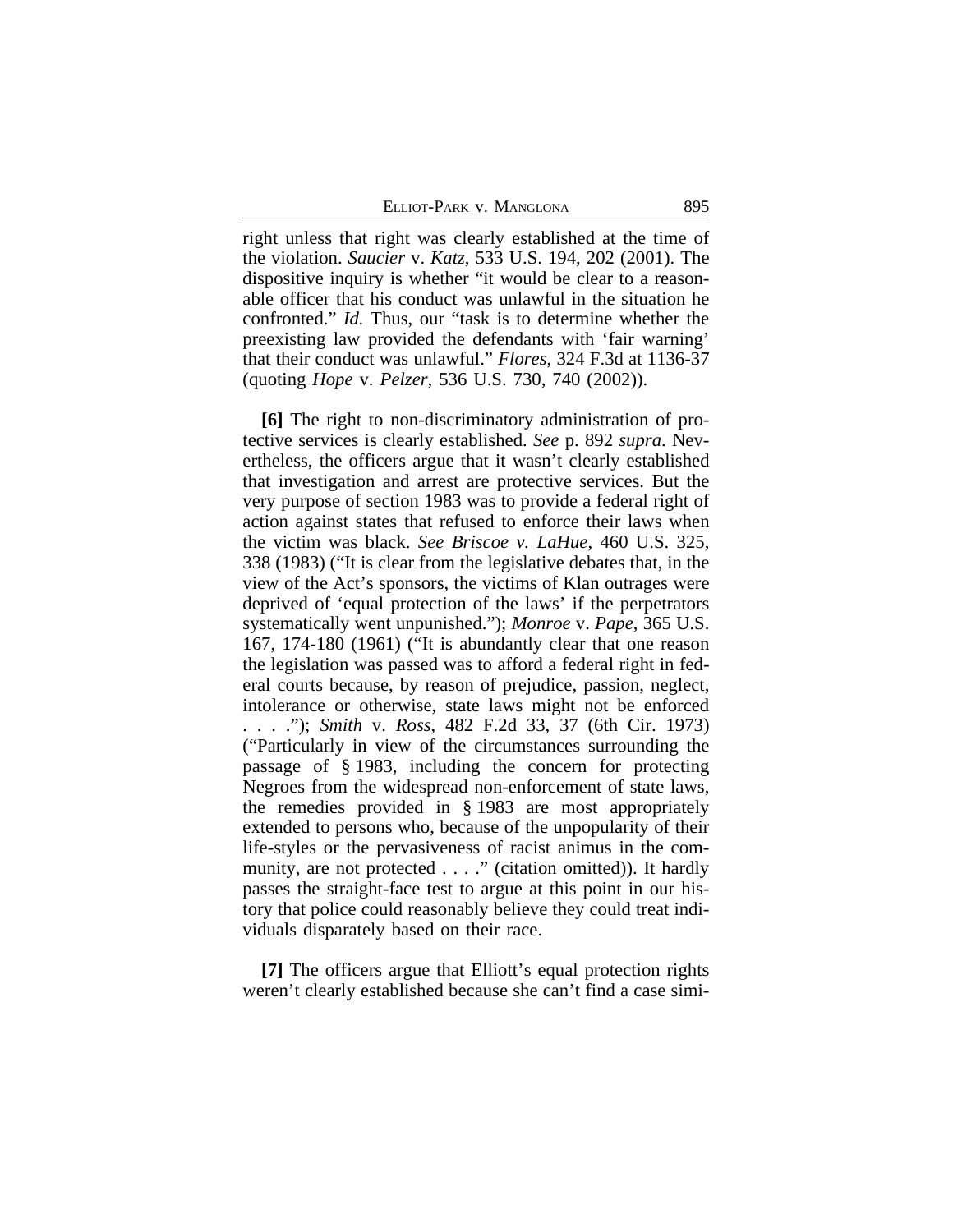lar to hers—like a sobriety check and arrest case or a traffic case—where the court found an equal protection violation. But there doesn't need to be a prior case with materially similar facts in order for a right to be clearly established. *Flores*, 324 F.3d at 1136-37 ("In order to find that the law was clearly established, however, we need not find a prior case with identical, or even 'materially similar,' facts." (quoting *Hope*, 536 U.S. at 741)). This is especially true in equal protection cases because the non-discrimination principle is so clear. "The constitutional right to be free from such invidious discrimination is so well established and so essential to the preservation of our constitutional order that all public officials must be charged with knowledge of it." *Flores* v. *Pierce*, 617 F.2d 1386, 1392 (9th Cir. 1980).

We have recognized the absurdity of requiring equal protection plaintiffs to find a case with materially similar facts. In *Flores* v. *Morgan Hill Unified School District*, we held that public school administrators who failed to respond to gay students' harassment complaints were not entitled to qualified immunity. 324 F.3d at 1136-38. The administrators argued that "no Supreme Court or Ninth Circuit case had yet established a student's right under the Equal Protection Clause . . . to be protected by school administrators from peer sexual orientation harassment." *Id.* at 1136. But we reasoned that it was "not necessary to find a case applying the [equal protection] principle to a particular category of state officials, such as school administrators," because "[a]s early as 1990, we established the underlying proposition that such conduct violates constitutional rights: state employees who treat individuals differently on the basis of their sexual orientation violate the constitutional guarantee of equal protection." *Id.* at 1137. Thus, "[t]he defendants were officers of the state who had fair warning that they could not accord homosexual and bisexual students less protection." *Id.*

**[8]** Contrary to the dissent's claim, *see* dissent at 904, *Flores* isn't limited to the unique characteristics of the school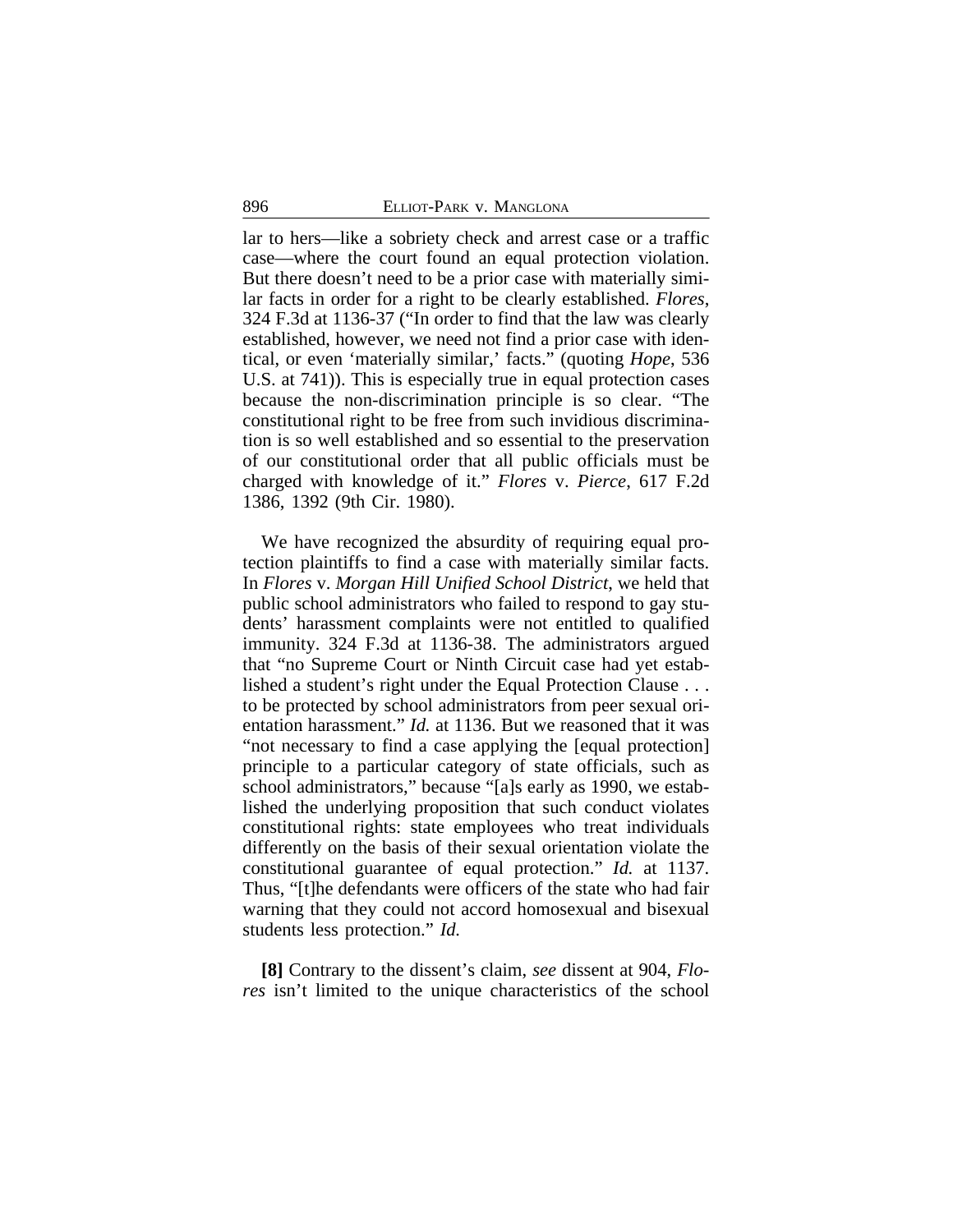environment. Indeed, *Flores* found that school administrators were on notice that they had to treat gay students the same as straight students based on a case holding that state employees in general can't irrationally discriminate on the basis of sexual orientation. 324 F.3d at 1137. The same holds true here. It's been long established that state employees can't treat individuals differently on the basis of their race. The three officers thus had a more than fair warning that failure to investigate and arrest Babauta because of race violated equal protection.

\* \* \*

**[9]** The officers admit their appeal of the district court's refusal to dismiss Elliott's section 1985 claim, which alleges that the defendants conspired to deny her equal protection, is tied to the success of their appeal of the section 1983 claim. The district court did not err in failing to dismiss the section 1983 and section 1985 claims.

AFFIRMED.

## CALLAHAN, Circuit Judge, concurring and dissenting:

I agree with the first part of the majority opinion: the government may not racially discriminate in the administration of its services. *See* opinion at 894. I further agree that the right to the non-discriminatory administration of protective services is clearly established. *See* opinion at 894-895. Nonetheless, I write separately and dissent because I am concerned that the broad language in the majority's opinion fails to recognize the deference courts have given, and should give, police departments in determining when and how to investigate crimes. This underlying theme informs the two specific issues I address. First, I am leery of any suggestion that a person's right to equal protection extends to requiring an arrest of a third person; and second, I do not think that a reasonable offi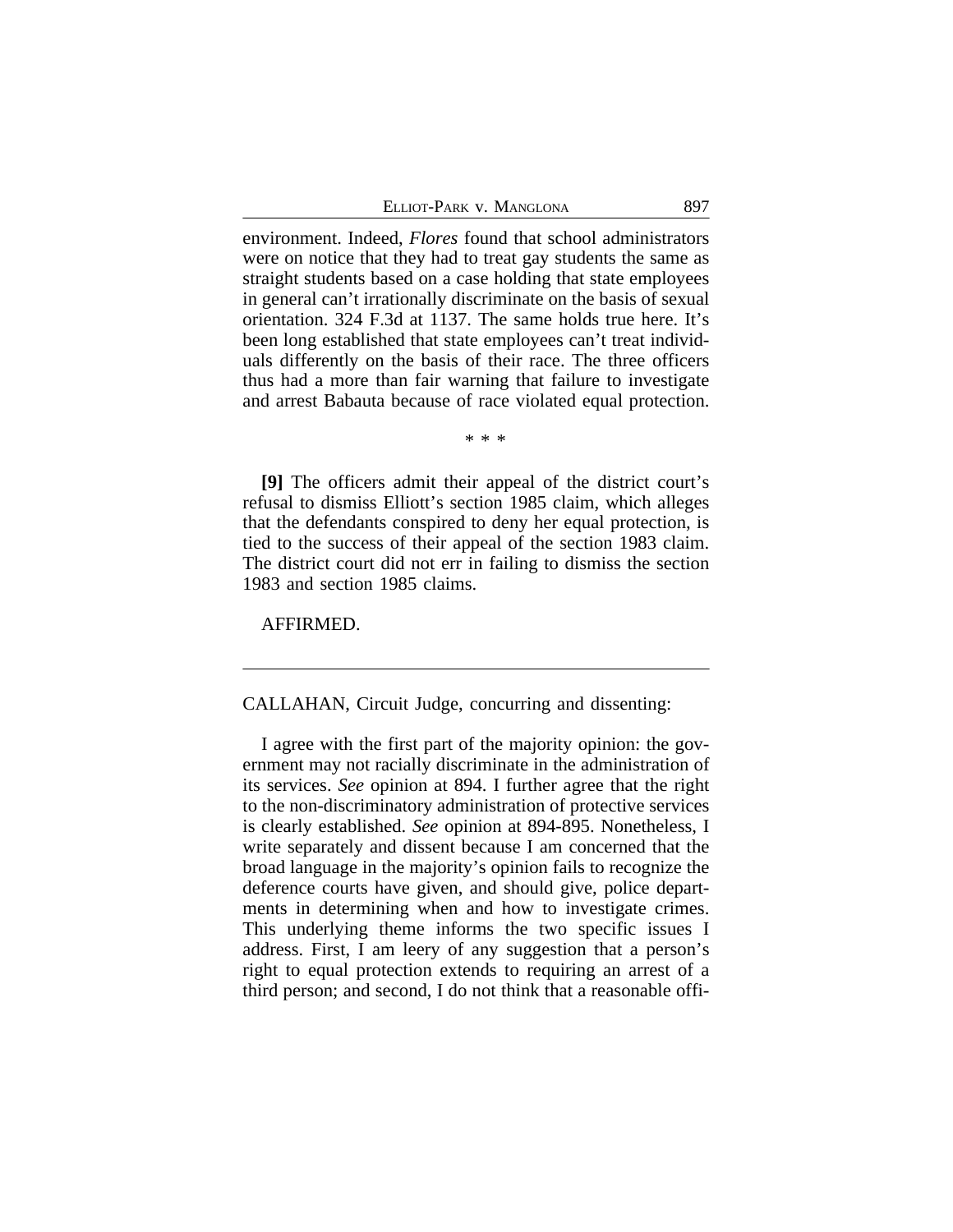cer in defendants' position was on notice that refusing to give Babauta a sobriety test might constitute a violation of Elliot's right to equal protection of the law. Of course, with the publication of this opinion Ninth Circuit law on this issue will be established.

However, I conclude that existing law did not provide the defendants with clear notice that their actions concerning Babauta violated Elliot's constitutional right to equal protection of the law. This distinction is exactly the purpose of the second prong of the test set forth in *Saucier v. Katz*, 533 U.S. 194 (2002): "whether it would be clear to a reasonable officer that his conduct was unlawful in the situation he confronted." *Id.* at 202. Accordingly, I would hold that although defendants may have violated Elliot's right to equal protection of the law, they are entitled to qualified immunity because it would not have been clear to a reasonable officer that he or she was doing so.

I

The majority's opinion fails to distinguish between investigations and arrests and thus fails to appreciate that the discretionary determination to arrest someone is particularly unsuited to judicial review. The unique nature of the prosecutorial function, which includes the decision to arrest an individual, was recognized by the Supreme Court over thirty years ago in *Imbler v. Pachtman*, 424 U.S. 409 (1976). In *Imbler*, the Supreme Court affirmed the Ninth Circuit's holding that a prosecuting attorney who acted within the scope of his duties in initiating and pursuing a criminal prosecution is entitled to qualified immunity from suit under 42 U.S.C. § 1983 "for alleged deprivations of the defendant's constitutional rights." *Id*. at 410. In *Wayte v. United States*, 470 U.S. 598, 607 (1985), the Court reiterated that "the Government retains 'broad discretion' as to whom to prosecute" and that this "broad discretion rests largely on the recognition that the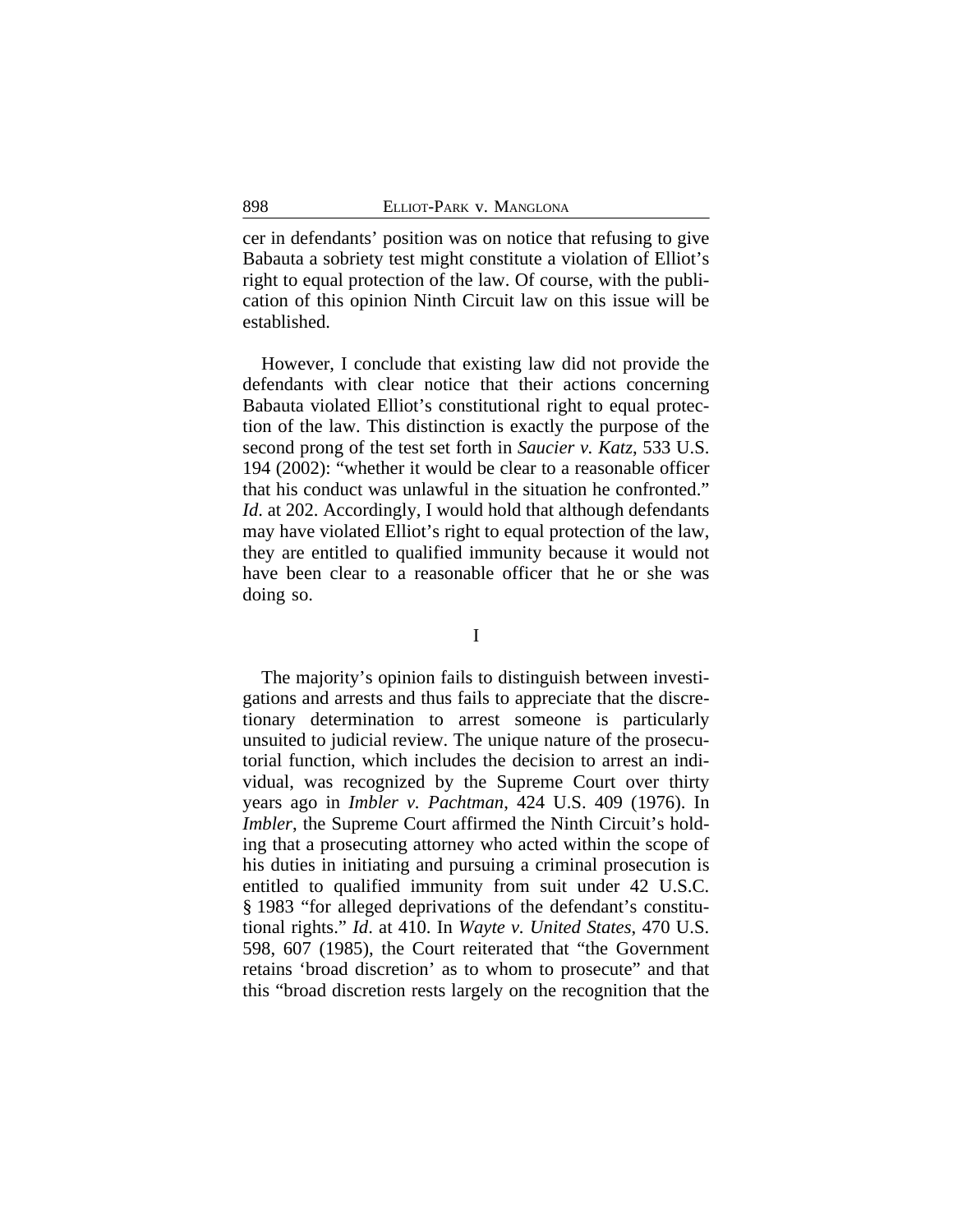decision to prosecute is particularly ill-suited to judicial review."

The prosecutor's discretion, however, is "subject to constitutional restraints." *United States v. Armstrong*, 517 U.S. 456, 464 (1996) (quoting *United States v. Batchelder*, 442 U.S. 114, 125 (1979)). In *Armstrong*, the Court explained:

One of these constraints, imposed by the equal protection component of the Due Process Clause of the Fifth Amendment, *Bolling v. Sharpe*, 347 U.S. 497, 500 . . . (1954), is that the decision whether to prosecute may not be based on "an unjustifiable standard such as race, religion, or other arbitrary classification," *Oyler v. Boles,* 368 U.S. 448, . . . (1962). A defendant may demonstrate that the administration of a criminal law is "directed so exclusively against a particular class of persons . . . with a mind so unequal and oppressive" that the system of prosecution amounts to "a practical denial" of equal protection of the law. *Yick Wo v. Hopkins,* 118 U.S. 356, 373 . . . (1886).

In order to dispel the presumption that a prosecutor has not violated equal protection, a criminal defendant must present "clear evidence to the contrary." [*United States v.*] *Chemical Foundation*, . . . [272 U.S. 1] . . . 14-15 [(1926)] . . . . We explained in *Wayte* why courts are "properly hesitant to examine the decision whether to prosecute." 470 U.S., at 608, . . . . Judicial deference to the decisions of these executive officers rests in part on an assessment of the relative competence of prosecutors and courts. "Such factors as the strength of the case, the prosecution's general deterrence value, the Government's enforcement priorities, and the case's relationship to the Government's overall enforcement plan are not readily susceptible to the kind of analysis the courts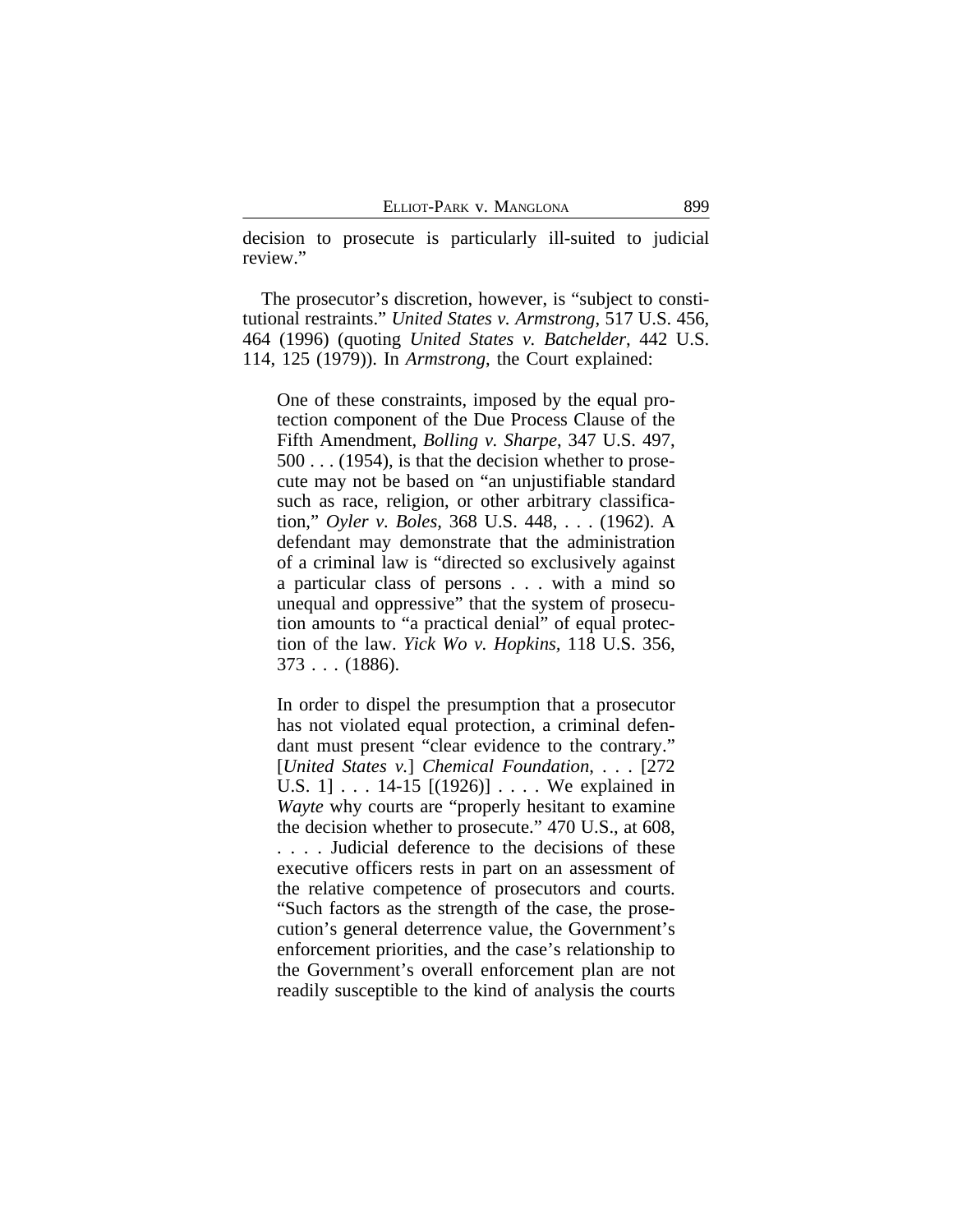are competent to undertake." *Id.* at 607, . . . . It also stems from a concern not to unnecessarily impair the performance of a core executive constitutional function. "Examining the basis of a prosecution delays the criminal proceeding, threatens to chill law enforcement by subjecting the prosecutor's motives and decisionmaking to outside inquiry, and may undermine prosecutorial effectiveness by revealing the Government's enforcement policy." *Ibid.*

517 U.S. at 464-65.**<sup>1</sup>** The Court went on to reaffirm that "[t]o establish a discriminatory effect in a race case, the claimant must show that similarly situated individuals of a different race were not prosecuted." *Id*. at 465.

These cases, indeed almost all cases concerning selective prosecution, are brought by individuals who are challenging their prosecutions by the government. Here, Elliot's assertion is not that she was selectively prosecuted, but that her consti-

The majority's complaint is that they did not give Mussari a pass for violating federal law. But whom to prosecute and whom to leave alone is the heart and soul of prosecutorial discretion, a decision committed to the Executive Branch and "particularly illsuited to judicial review." *Wayte v. United States*, 470 U.S. 598,  $607, \ldots (1985).$ 

He further commented:

Reexamining prosecutorial decisions "entails systemic costs," such as delaying justice, chilling law enforcement, and "undermin[ing] prosecutorial effectiveness by revealing the Government's enforcement policy." *Id.* By injecting themselves into a process in which judges have no legitimate role to play, the majority has compromised the neutrality of the court and taken us into the treacherous waters of politics.

*Id*. at 1143.

**<sup>1</sup>**Chief Judge Kozinski has acknowledged the deference owed to the decision whether or not to prosecute. In his dissent from the denial of rehearing en banc in *Untied States v. Mussari*, 168 F.3d 1141, 1143 (9th Cir. 1999), he wrote: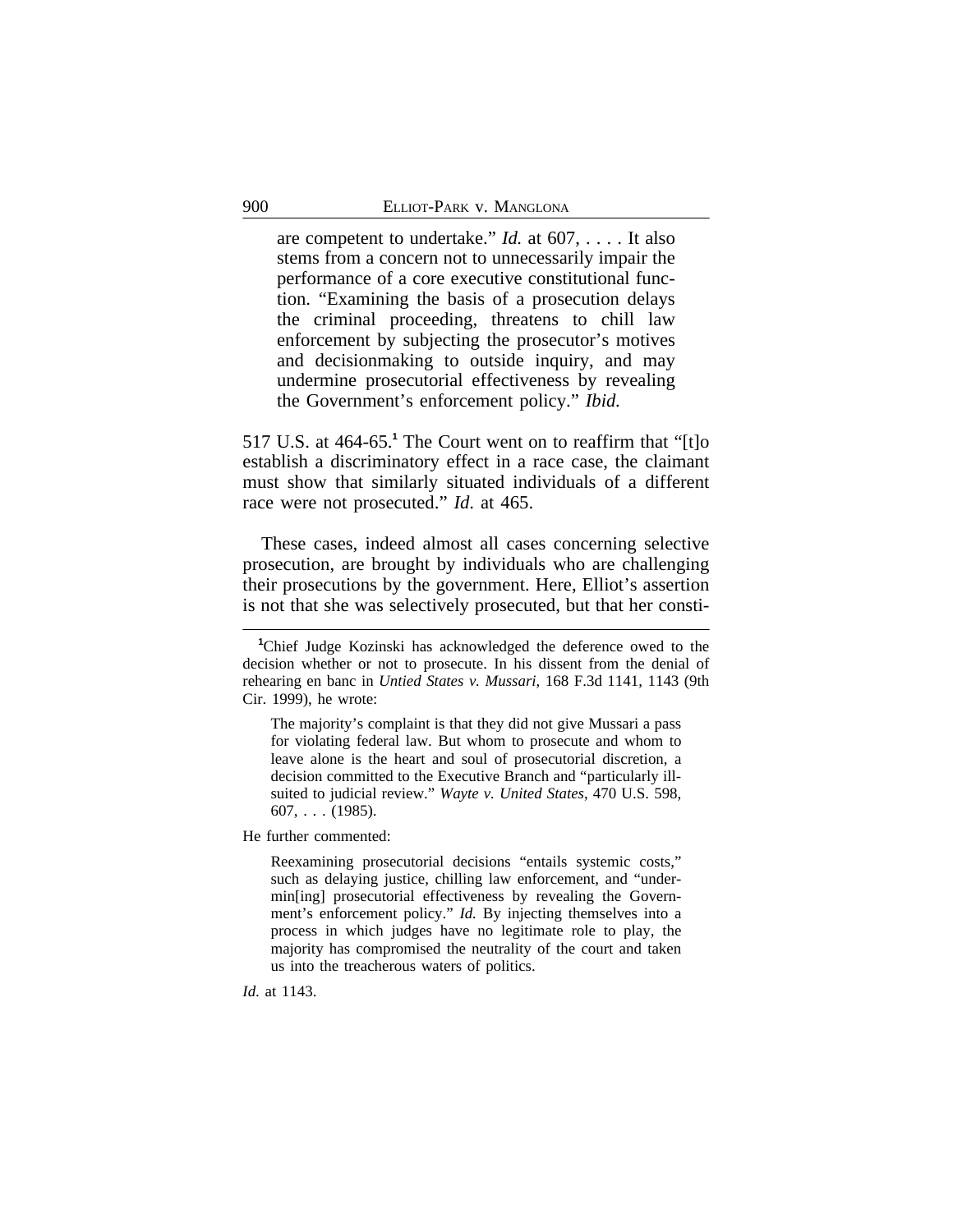| ELLIOT-PARK V. MANGLONA | 901 |
|-------------------------|-----|
|-------------------------|-----|

tutional right to equal protection was violated by the officers' failure to investigate and arrest a third party, Babauta. As the decision to arrest and prosecute an individual is entitled to substantial deference from the courts, it follows that the decision not to arrest and prosecute a person is entitled to at least the same degree of deference. This does not suggest that it would be impossible for a plaintiff to allege and show that her right to equal protection was violated by an officer's failure to arrest a third party, but only to clarify that the decision to  $arrest$  — as opposed to the officer's duty to investigate — is part of the prosecutorial function and is therefore entitled to greater deference.

In addition, as a practical matter, it is not clear how Elliot was harmed by the defendants' failure to arrest Babauta. Certainly the failure to give him a sobriety test or to otherwise investigate his competency to drive may well have collateral consequences for Elliot. But had the defendants investigated Babauta's competency to drive, it is doubtful whether Babauta's arrest would have had any impact on Elliot. Accordingly, because the failure to arrest Babauta had little impact on Elliot and because the determination of whether to arrest an individual is entitled to enhanced deference, I question whether the failure to arrest Babauta constitutes a violation of Elliot's right to equal protection of the law.

In sum, I agree with the essence of the majority's opinion — that Elliot has a constitutional right not to have police services denied because of race — but would not hold that police services necessarily include the decision to arrest a third party.**<sup>2</sup>**

**<sup>2</sup>**Furthermore, I do not read the opinion as suggesting that courts should not continue to give considerable deference to the decisions of police departments on how they conduct investigations and perform their functions. While we hold that the "government may not racially discriminate in the administration of *any* of its services" (opinion at 894), the burden remains on a plaintiff to show that an alleged denial of services was due to racial animus and not some other reason.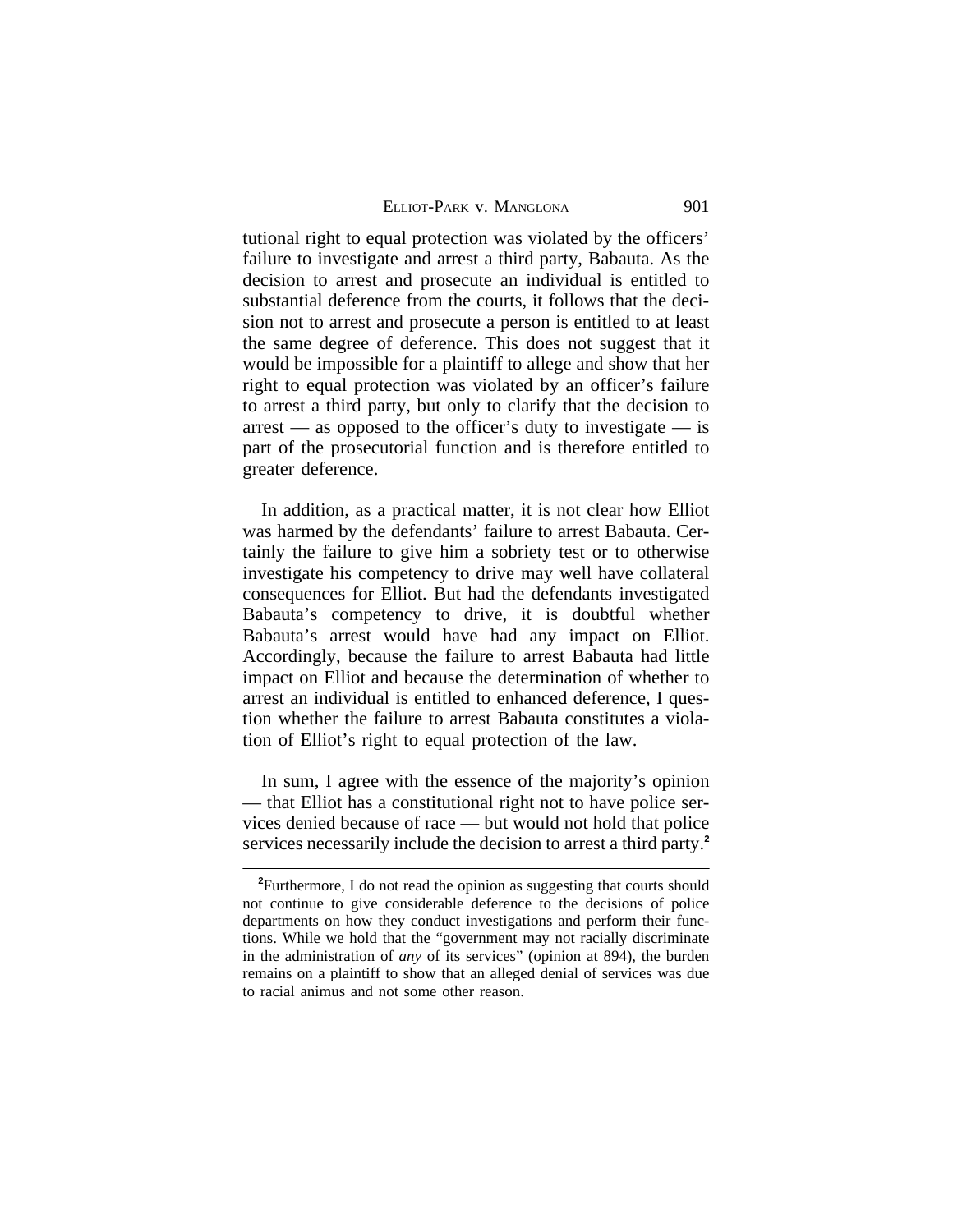#### II

The majority's failure to distinguish between the police officers' duty to investigate and the decision to arrest a third party is symptomatic of its failure to consider the meaning of "protective services" when applying the second prong of the *Saucier* test. The second prong of the *Saucier* test requires an inquiry into "whether it would be clear to a reasonable officer that his conduct was unlawful in the situation he confronted." *Saucier*, 533 U.S. at 202. A careful review of the cases cited by the majority reveals that despite the language cited by the majority, they fail to place a reasonable officer in defendants' position on notice that his actions related to Babauta constituted a violation of Elliot's constitutional right to equal protection of the law.

The majority address the second prong of the *Saucier* test in broad strokes. It starts with the premise that the "right to non-discriminatory administration of protective services is clearly established" (opinion at 895), comments that "there doesn't need to be a prior case with materially similar facts in order for a right to be clearly established," (opinion at 896), asserts that "[w]e have recognized the absurdity of requiring equal protection plaintiffs to find a case with materially similar facts," (opinion at 896), and concludes that the "officers thus had a more than fair warning that failure to investigate and arrest Babauta because of race violated equal protection." Opinion at 897.

The simplicity of this approach is of little comfort or guidance to the police officers whose qualified immunity is dependant on their understanding of case law. As indicated, I agree with the majority that the Supreme Court has held that the government may not "selectively deny its **protective services** to certain disfavored minorities without violating the Equal Protection Clause." *DeShaney v. Winnebago County Dep't of Soc. Servs.*, 489 U.S. 189, 197 n.3 (1989) (emphasis added). I also agree that this quote from *DeShaney* does not imply that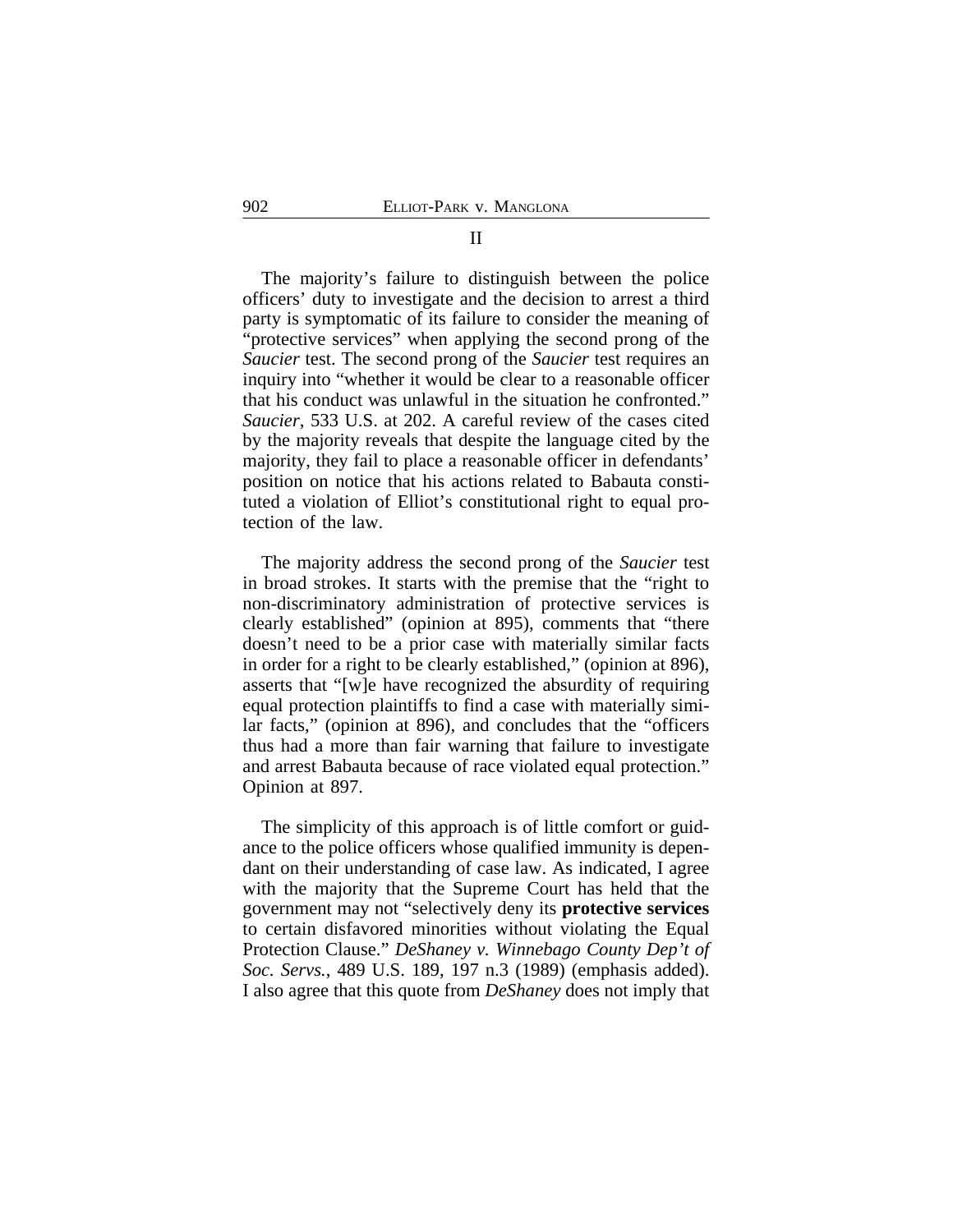the "government can selectively deny its non-protective services to disfavored minorities." *See* opinion at 894. But this leaves unanswered the question of whether the defendants were on notice that their treatment of a third party, Babauta, constituted a violation of Elliot's right to equal protection of the law.

First, the defendants' actions concerning Babauta are not clearly within a commonsense meaning of "police protection." Here, the officers responded to the accident, inquired as to Elliot's injuries, called for an ambulance, and saw that she was safely transported to the hospital. Also, there was no possible additional harm to Elliot from Babauta following the accident as the police ensured that he was transported to the hospital and he was subsequently released to a friend or relative who drove him home. What the defendants failed to do, and what I agree may constitute a violation of Elliot's right to equal protection, was to investigate Babauta's alleged intoxication.**<sup>3</sup>** The failure to investigate an accident may fit within the definition of "protective services," but such a conclusion is by no means compelled.

Second, an examination of the cases cited by the majority fails to reveal any clear notice, or "fair warning," that an officer's treatment of one person will constitute the denial of "protective services" to another person. The opinion relies heavily on *Flores v. Morgan Hill Unified Sch. Dist.*, 324 F.3d 1130 (9th Cir. 2003). *Flores*, however, is both factually and legally distinguishable and thus did not give the officers reasonable notice. It is factually distinct because it concerned the alleged failure of high school administrators to protect stu-

**<sup>3</sup>**Because this appeal arises from a motion to dismiss on the basis of qualified immunity, we accept Elliot's allegation of racial discrimination as true. On remand, she will have the burden of showing that the officers' failure to investigate was racially motivated, and the officers will have an opportunity to present evidence that their actions were not racially motivated.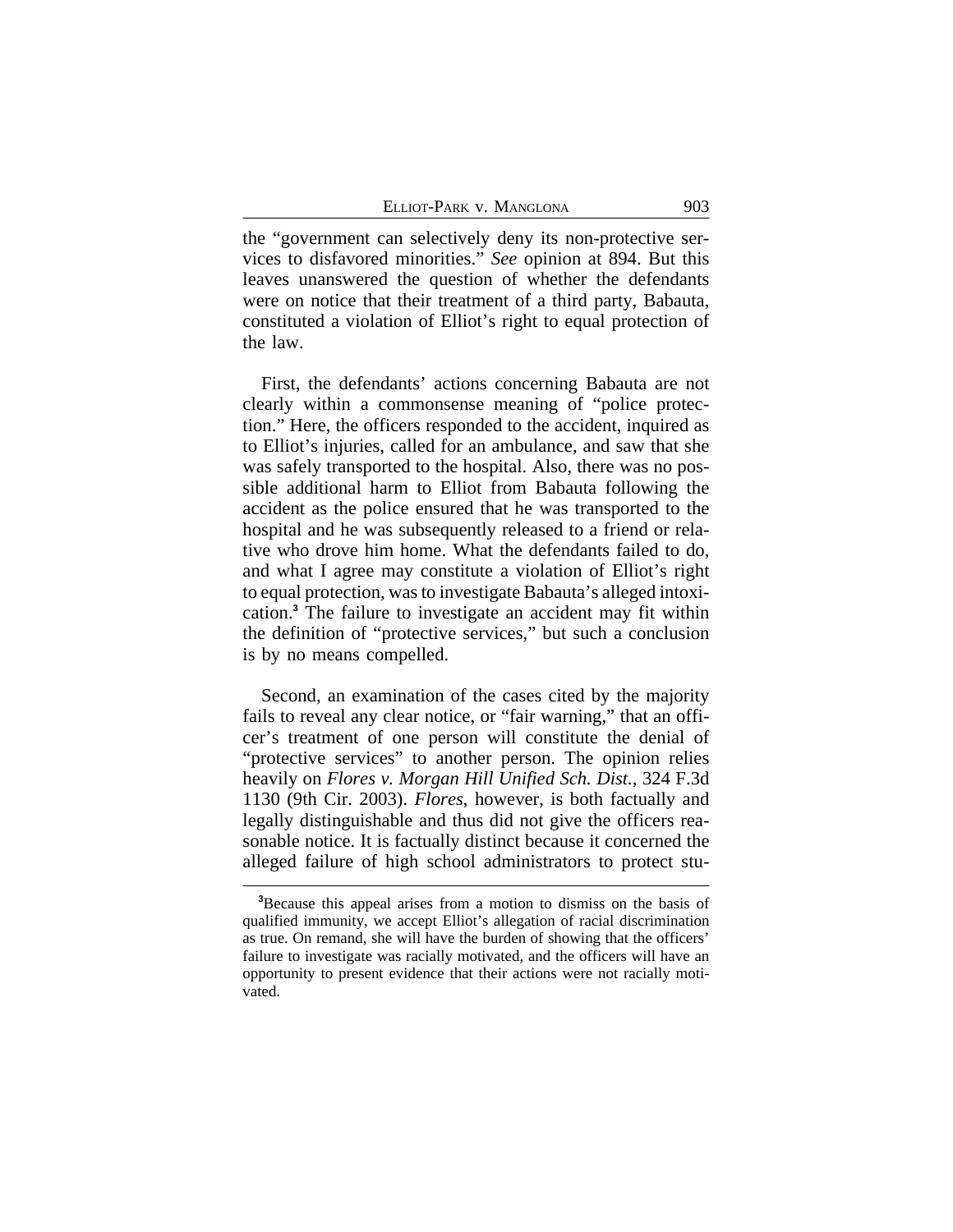dents from "student-to-student anti-homosexual harassment." *Id.* at 1132. School administrators have a unique relationship with the students. *See Morse v. Frederick*, 551 U.S. 393, 406- 08 (2007) (noting the "special characteristics of the school environment"). Indeed, the court in *Flores* recognized that "the defendants believed that, under District policies, harassment of any kind would not be tolerated." 324 F.3d at 1135. Police officers, however, do not have a relationship to the public or even to accident victims that is similar to a high school administrators relationship to a student. Moreover, Elliot does not allege a failure to "protect."

*Flores* is legally distinct because in that case we held that prior court cases had placed the defendants on notice that failure to enforce the school district's policies concerning sexual orientation violated the constitution. *Id*. at 1137 (citing *High Tech Gays v. Defense Indus. Sec. Clearance Office*, 895 F.2d 563, 573-74 (9th Cir. 1990) (establishing that "state employees who treat individuals differently on the basis of their sexual orientation violate the constitutional guarantee of equal protection"). *Flores* indicated that a "right" need not be spelled out in a statute or federal regulation, and that there need not be a prior case that "defined the scope of a school administrator's duty." *Id*. Nonetheless, our task remained "to determine whether the preexisting law provided the defendants with 'fair warning' that their conduct was unlawful." *Id*. We concluded that case law alone could render the law "clearly established," and in that existing case law had done so. *Id*.

Thus, *Flores* offers a standard for determining the existence of a clearly established right, but it does not answer the question of what case law, regulation, or statute placed the defendants in this case on notice that failing to give Babauta a sobriety test would violate Elliot's constitutional right to equal protection of the law.

The other cases cited by the majority do not fill this gap. The opinion cites *Estate of Macias*, 219 F.3d 1018, 1028 (9th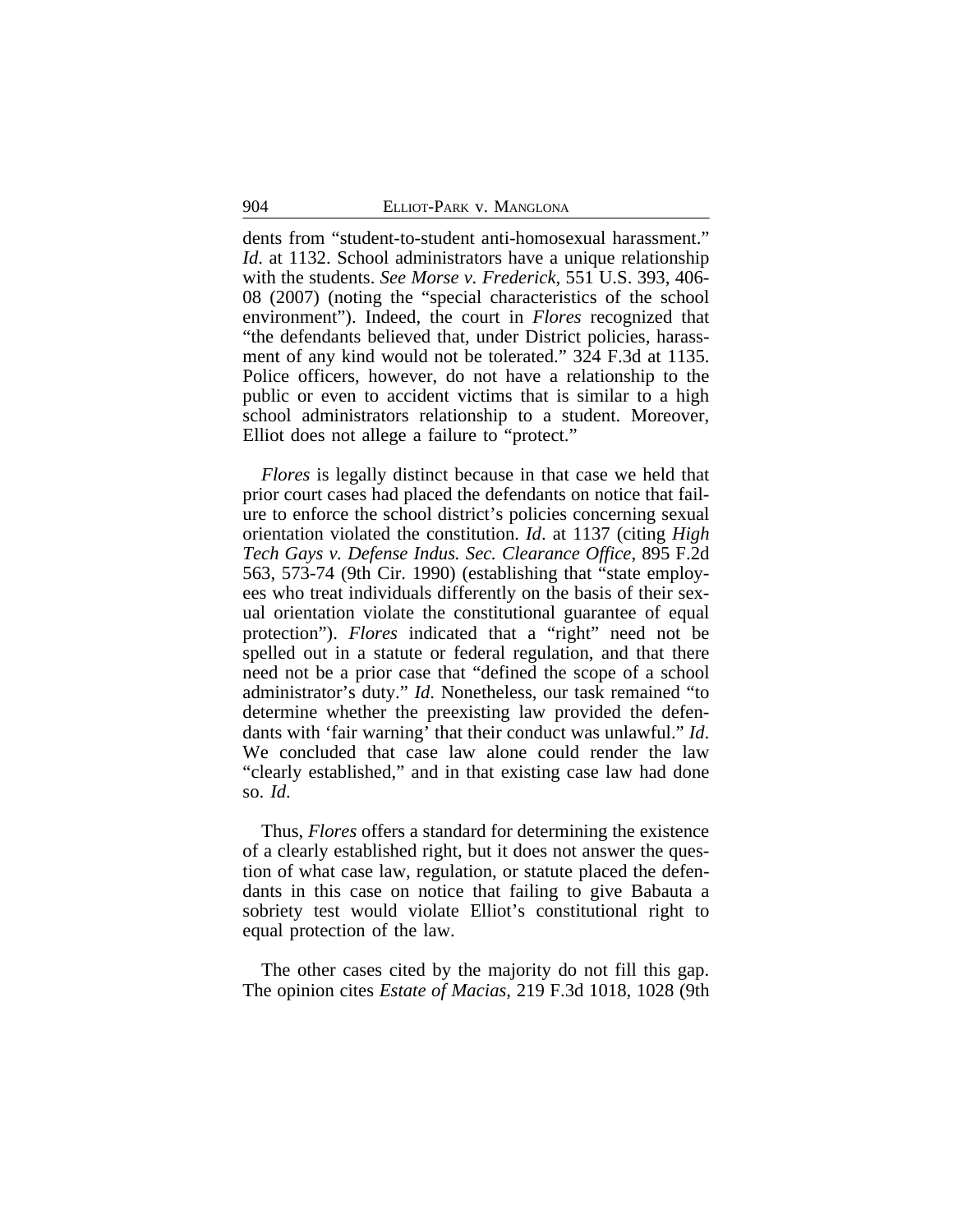ELLIOT-PARK V. MANGLONA 905

Cir. 2000), which concerned a tragic situation where the police allegedly provided a woman inferior police protection from her estranged husband who then murdered her. On appeal, the issue before us was whether "the policy or custom caused the constitutional deprivation." *Id*. at 1027. We noted that "the district court assumed, without actually deciding that Mrs. Macias was deprived of her constitutional right to the equal protection of the laws." *Id.* Thus, our decision in *Macias* offers very little guidance on what type of police action or inaction violates a person's constitutional right to equal protection of the law.

Moreover, in *Macias* we went on to determine that the district court had erred in concluding that the denial of police protection caused Mrs. Macias' death. In doing so the court did state, as noted by the majority, that "[t]here is a constitutional right, however, to have police services administered in a nondiscriminatory manner — a right that is violated when a state actor denies such protection to disfavored persons." *Id*. at 1028. As the failure to protect Mrs. Macias from her husband was determined not to have been the cause of Mrs. Macias's death, the quoted language appears to be dicta. Furthermore, *Macias* clearly concerned protection, whereas the officers' actions at issue in this case had no impact on Elliot's "protection." The case cannot reasonably be read as giving the defendants a "fair warning" that the failure to test Babauta for alcohol would violate Elliot's right to equal protection of the law.

In addition, the reference to *DeShaney*, 489 F.3d 189, in the majority opinion in this case provides little guidance. In *DeShaney*, the Supreme Court basically held that a state had no constitutional duty to protect a child from his father after receiving reports of possible abuse. *Id*. at 191. This is clearly not analogous to the situation presented in this case. Moreover, the majority only cites to the language in a footnote: "[t]he State may not, of course, selectively deny its **protective services** to certain disfavored minorities without violating the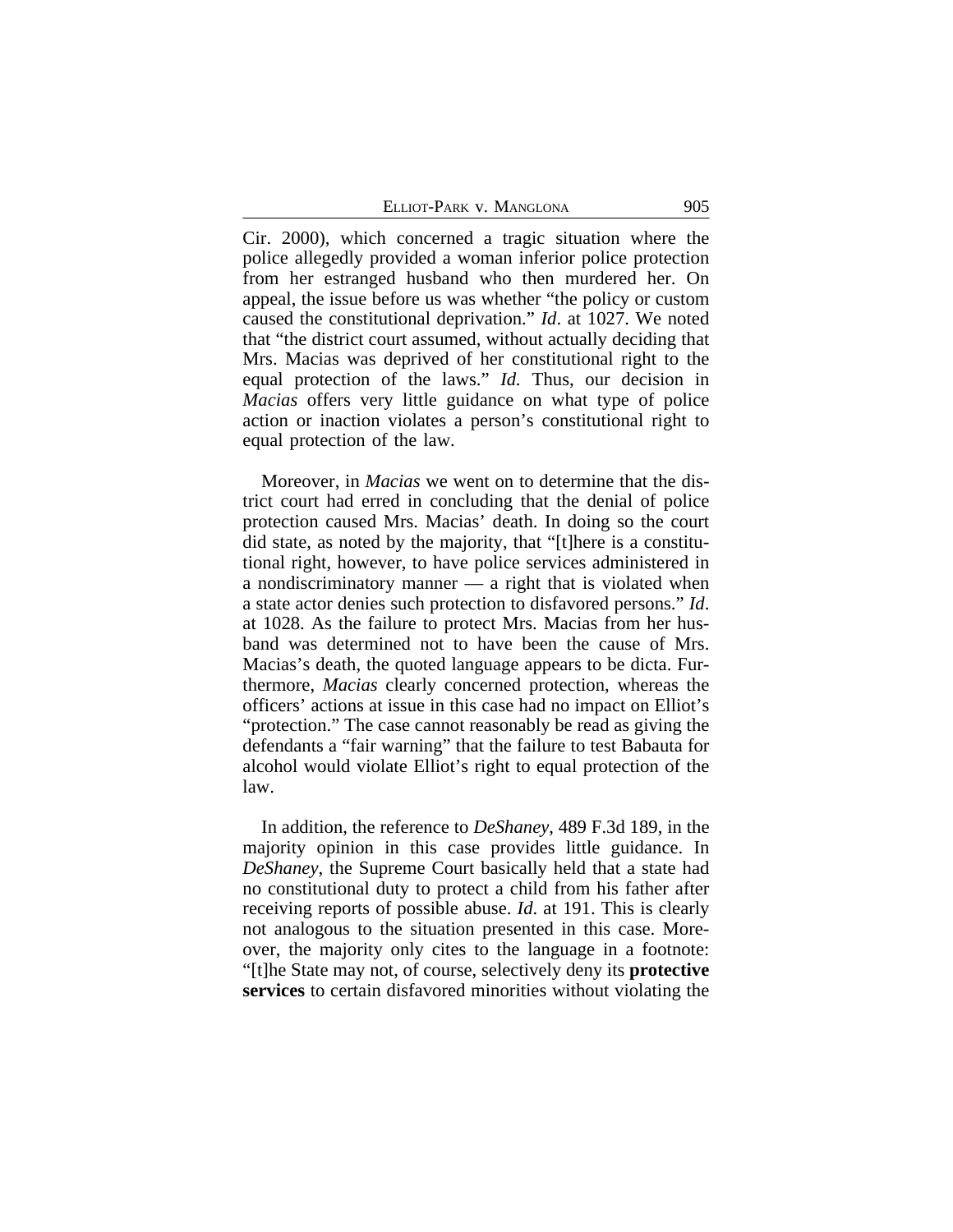Equal Protection Clause." Opinion at 892-893 (quoting *DeShaney*, 489 U.S. at 197 n.3) (emphasis added). This raises, but does not answer, the question of what constitutes a "protective service." *DeShaney* does not address this question because, as the Supreme Court noted, "no such argument has been made here." *Id*.

The majority also cites *Monroe v. Pape*, 365 U.S. 167 (1961), but does not suggest how *Monroe* would have put the officers in this case on notice that their actions violated Elliot's constitutional right to equal protection.**<sup>4</sup>**

In addition, the majority cites the Sixth Circuit's opinion in *Smith v. Ross*, 482 F.2d 33 (6th Cir. 1973). In *Ross*, a deputy sheriff was alleged to have tried to "persuade" an inter-racial band to leave the building it had rented. The district court dismissed the complaint, the band members appealed, and the Sixth Circuit affirmed. *Id*. at 36-37. The majority's opinion in our case includes the following quote from *Ross*: "Particularly in view of the circumstances surrounding the passage of § 1983, including the concern for protecting Negroes from the widespread non-enforcement of state laws, . . . the remedies provided in § 1983 are most appropriately extended to persons who, because of the unpopularity of their life style or the pervasiveness of racist animus in the community, are not protected . . ." Opinion at 895 (quoting *Ross*, 482 F.3d at 37).

The usefulness of the quoted language is weakened when it is considered in the context of the *Ross* opinion. The Sixth Circuit goes on to state:

We agree with appellants that a law enforcement

**<sup>4</sup>***Monroe* held that allegedly illegal actions of city police officers respecting unreasonable search and seizure constituted actions taken "under color of" a state statute for the purposes of 42 U.S.C. § 1983, but that the municipal corporation was not a person within the meaning of the statute.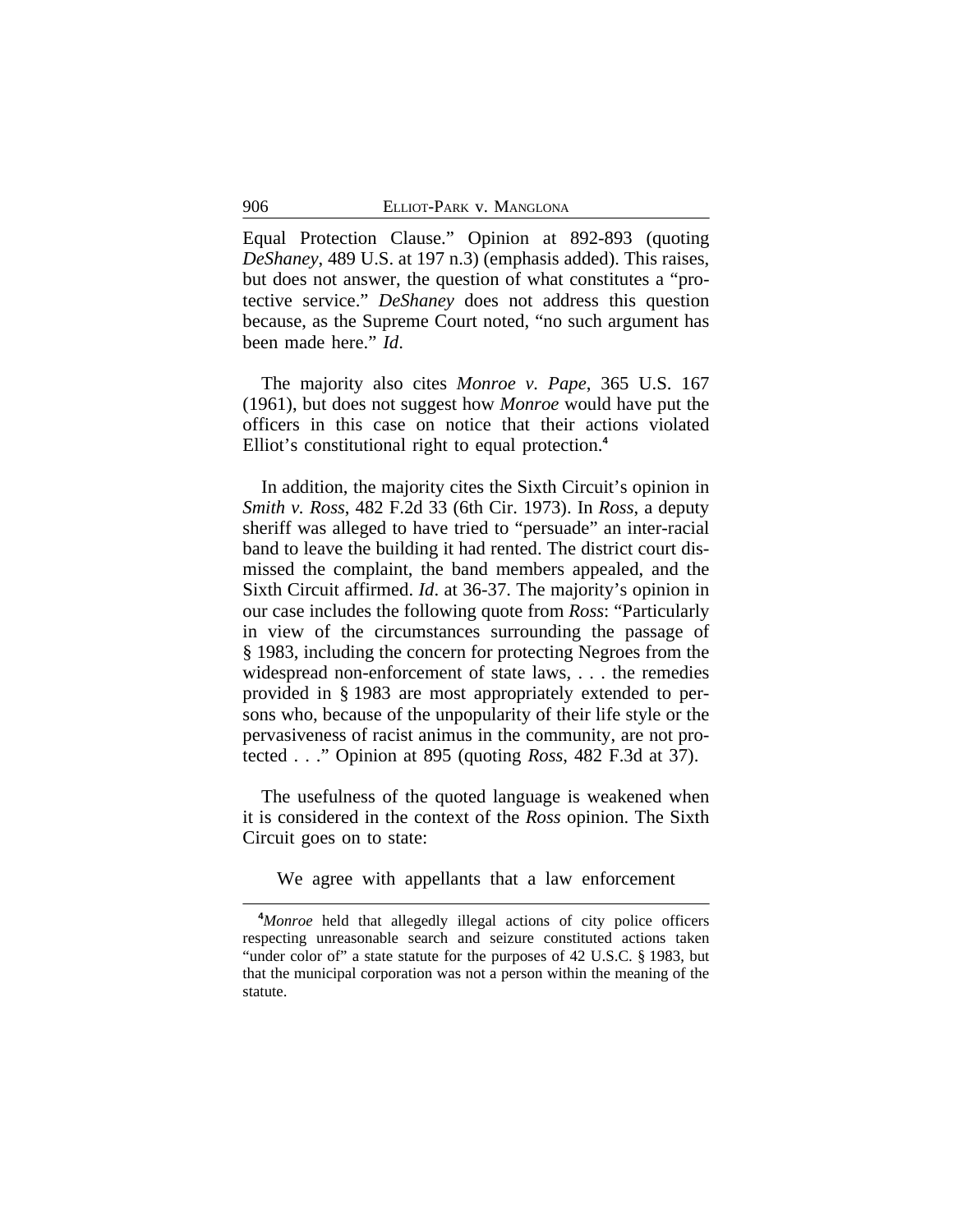officer can be liable under § 1983 when by his inaction he fails to perform a statutorily imposed duty to enforce the laws equally and fairly, and **thereby denies equal protection to persons legitimately exercising rights guaranteed them under state or federal law.** Acts of omission are actionable in this context to the same extent as are acts of commission.

*Id*. at 36-37 (emphasis added). Thus, even assuming that the police in the Northern Mariana Islands may be held to be on notice of a 1973 Sixth Circuit opinion, it is doubtful that they would have gleaned much guidance from the opinion. It is difficult to conclude that the defendants' failure to test Babauta for alcohol denied "equal protection to [Elliot for] legitimately exercising rights guaranteed [her] under state or federal law." *Id*. at 36-37.

Finally, the majority cites *Flores v. Pierce*, 617 F.2d 1386 (9th Cir. 1980), which concerned allegations that city officials had discriminated against the Mexican-American plaintiffs on the basis of race or national origin in delaying the issuance of a liquor license. The majority opinion quotes the following sentence from *Pierce*: "[t]he constitutional right to be free from such invidious discrimination is so well established and so essential to the preservation of our constitutional order that all public officials must be charged with knowledge of it." Opinion at 896 (quoting *Flores*, 617 F.2d at 1392). "Such invidious discrimination," however, is defined in *Flores* in the preceding sentence, which reads: "No official can in good faith impose **discriminatory burdens** on a person or group by reason of a racial or ethnic animus against them." *Id*. (emphasis added). In the present case, it is difficult to conceive of the defendants' failure to test Babauta for alcohol as imposing a discriminatory burden on Elliot.

The allegations in *Benigni v. City of Hemet*, 879 F.2d 473 (9th Cir. 1989), are arguably closer to the facts in this case, but our opinion there does not provide the type of fair warn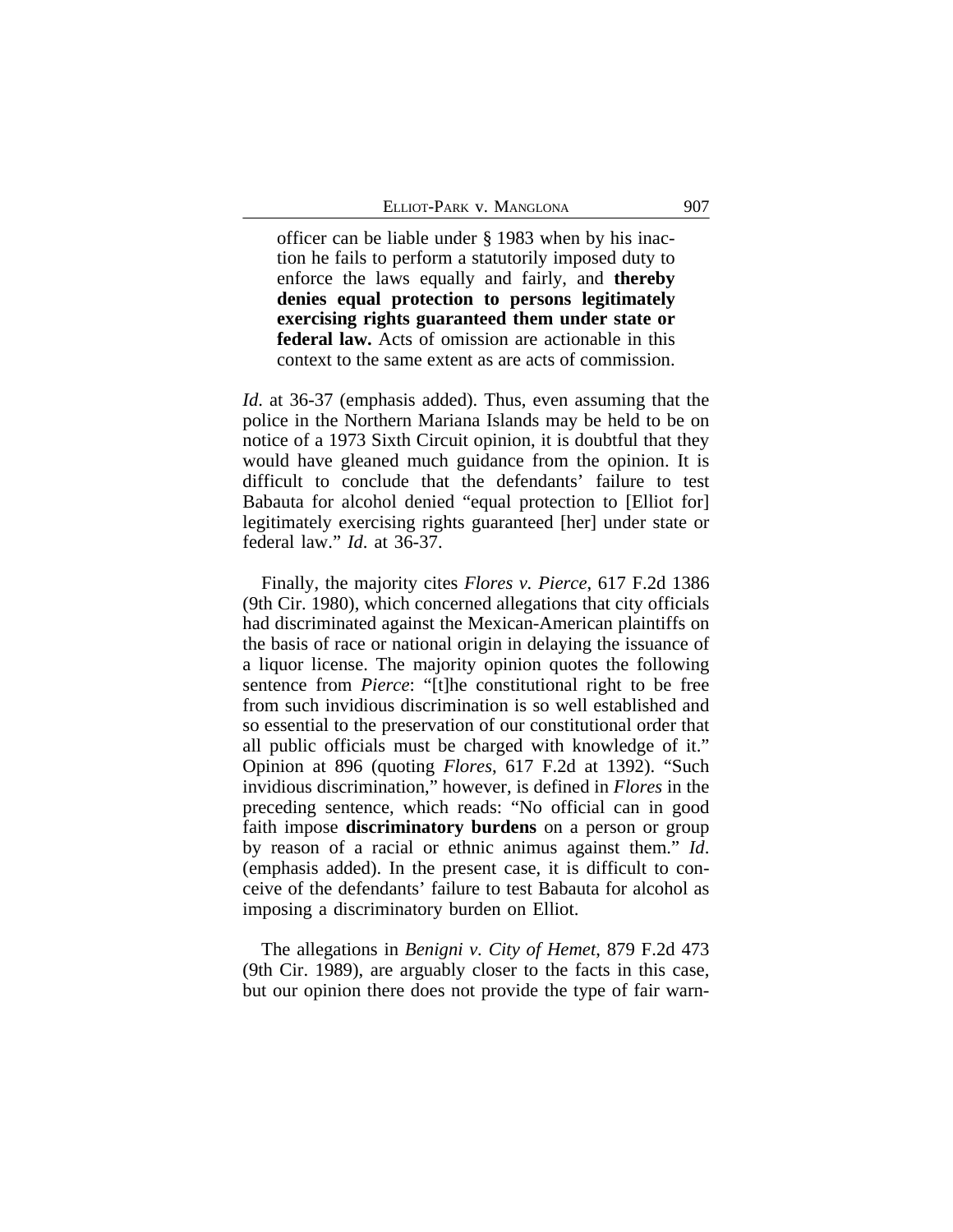ing necessary under *Saucier*'s second prong. In *Benigni*, the plaintiff, an owner of a bar, filed an action under § 1983 against city police officers alleging that they harassed his customers with the intent of forcing him to sell his business. *Id*. at 475. The case went to trial, where the jury's verdict was mostly in favor of plaintiff, and the city and certain police officers appealed. *Id*.

We recognized that Benigni could maintain an equal protection claim.**<sup>5</sup>** *Id*. at 477. However, we held that "we need not rule directly on the equal protection claims since the general verdict in this case is sustainable under the standards enunciated in *Traver v. Meshriy*, 627 F.2d 934, 938-39 (9th Cir. 1980)." *Id*. at 478. We concluded that "Benigni's due process theory was clearly supported by evidence and is legally correct," and noted that "the due process and equal protection theories in this case are practically identical, both being grounded on the allegation of arbitrary law enforcement activity **for the purpose of harassment and interference**." *Id*. (emphasis added). *Benigni* informs us that police action against third parties (Benigni's customers) may amount to a denial of equal protection to the plaintiff (Benigni) when motivated by race discrimination. But the opinion also requires a "purpose of harassment and interference" which Elliot has not alleged and probably cannot allege.

In sum, although I agree that case law holding that it is unconstitutional for officers to discriminate based on race now extends to an alleged failure to provide police services, including the investigation of an automobile accident, this position was not so clearly established as to defeat defendants' claim of qualified immunity. Indeed, all the language

**<sup>5</sup>**We noted that "[e]lements of an intentional discrimination claim are present in this case because the evidence tends to show the discriminatory effect of greater law enforcement activity at the Silver Fox than at other bars, and the discriminatory intent of singling out Benigni based on his Italian ancestry." 879 F.2d at 477.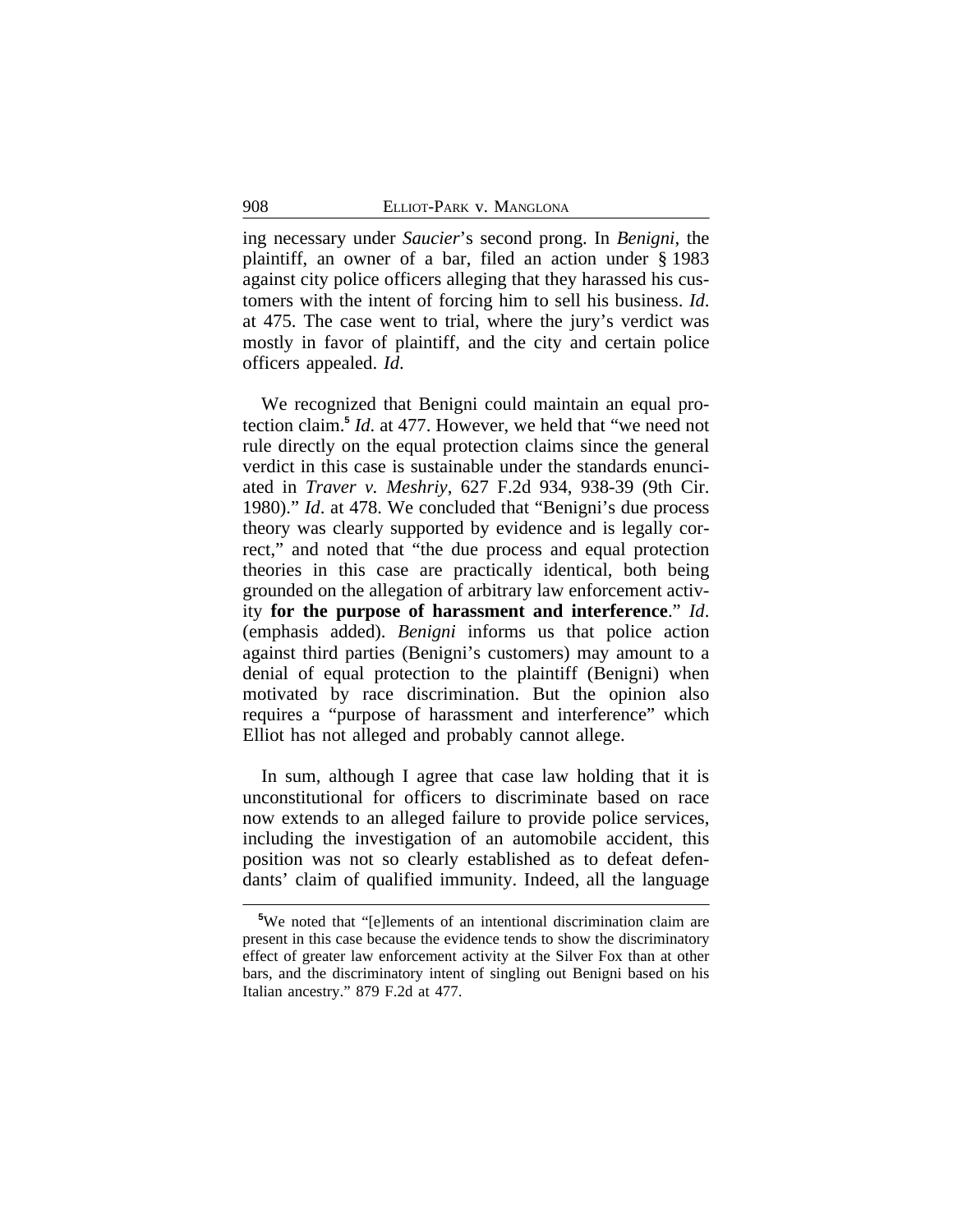in the relevant cases concerning "protective services," "persons legitimately exercising rights," "discriminatory burdens" and even "purpose of harassment and interference" would be unnecessary if any action by a police officer allegedly taken based on racial animus inherently violated someone's right to equal protection of the law. More is necessary to ensure that the officer knows or should know that his inaction with respect to one person violates another person's constitutional right to equal protection of the law.

## III

A unique feature of the second prong of the *Saucier* test is precisely that it applies only when a plaintiff's constitutional right has been violated.**<sup>6</sup>** Accordingly, our focus must shift from the plaintiff's rights and injury, to what the officer knew, or should have known, concerning the plaintiff's constitutional rights.

In *Saucier*, the Supreme Court explained: "if a violation could be made out on a favorable view of the parties' submissions, the next sequential step is to ask whether the right was clearly established," and commented that "it is vital to note" that this inquiry "must be undertaken in light of the specific context of the case, not as a broad general proposition." 533 U.S. at 201. Indeed, the Court proceeded to explain that in the case before it, it was not enough that the law "clearly establishes the general proposition that use of force is contrary to

<sup>&</sup>lt;sup>6</sup>The Supreme Court has held that in some instances a court may find qualified immunity without making a constitutional ruling under the first prong of the *Saucier* test. *Pearson v. Callahan*, 129 S. Ct. 808, 818 (2009) ("There are cases in which it is plain that a constitutional right is not clearly established but far from obvious whether in fact there is such a right."). The Court, however, reiterated that a determination of notice under the second prong of the *Saucier* test is premised on the assumption of a constitutional violation. *Id*. at 816 (noting that "if the plaintiff has satisfied this first step, the court must decide whether the right at issue was 'clearly established' at the time of defendant's alleged misconduct").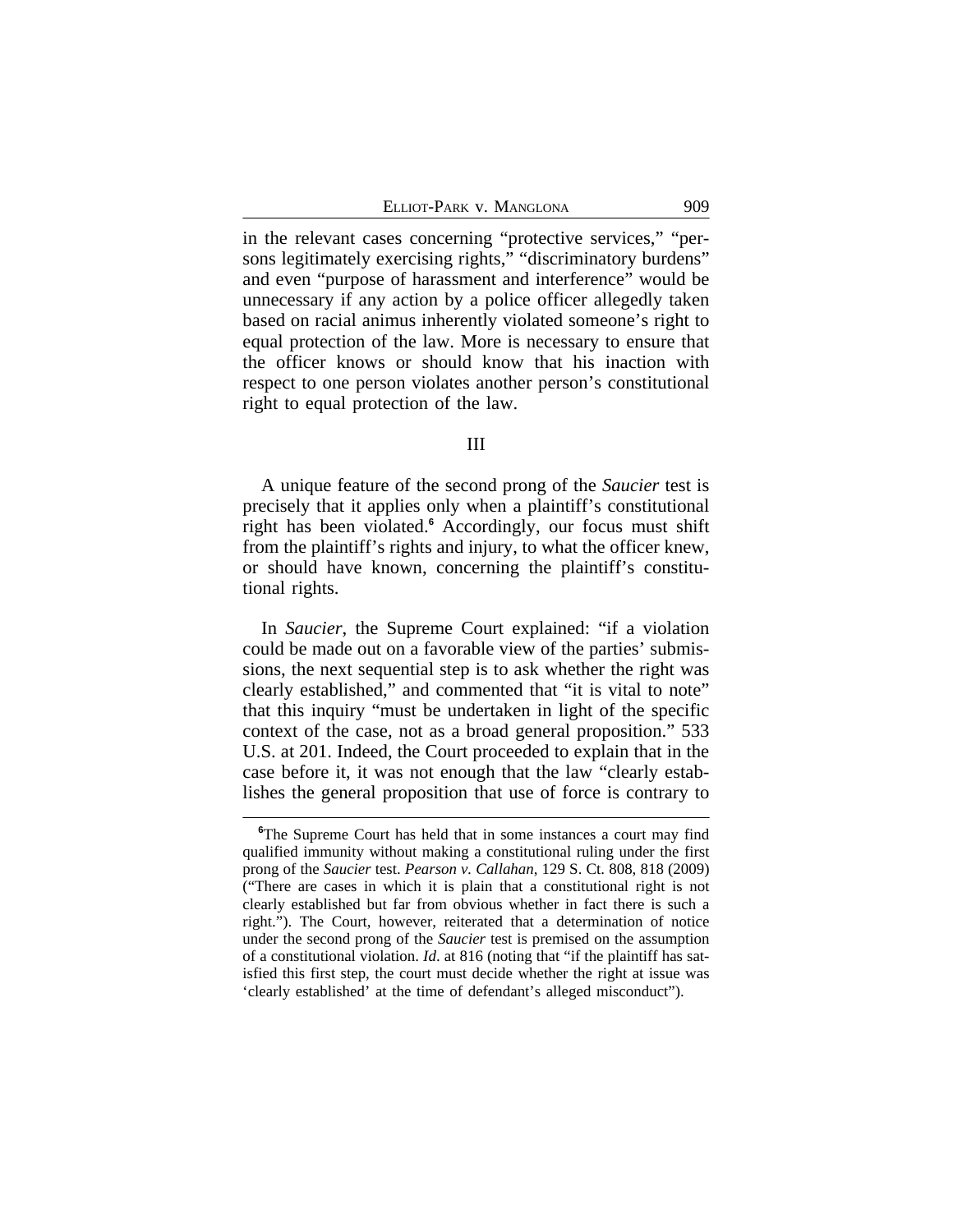the Fourth Amendment if it is excessive under objective standards of reasonableness." *Id*. at 201-02. Instead, it reiterated that:

the right the official is alleged to have violated must have been "clearly established" in a more particularized, and hence more relevant, sense: The contours of the right must be sufficiently clear that a reasonable official would understand that what he is doing violates that right . . . . The relevant, dispositive inquiry in determining whether a right is clearly established is whether it would be clear to a reasonable officer that his conduct was unlawful in the situation he confronted.

*Id.* at 202 (internal citation omitted).

This is the inquiry that the majority opinion fails to undertake "in light of the specific context of the case, not as a broad general proposition." *Id*. at 201. The majority leaps from the general proposition that police services cannot be denied on the basis of race to the fact-specific conclusion that the officers should have known that a failure to give Babauta a sobriety test and arrest him violated Elliot's constitutional rights. As noted in the prior section, there is no case law that even arguably assists the majority in this flight of reason. There is no suggestion that the officers had any heightened responsibility to Elliot or that there was a state created danger. *See Kennedy v. City of Ridgefield*, 439 F.3d 1055, 1059 (9th Cir. 2006) (holding that an officer was not entitled to qualified immunity because a jury could find that he created a false sense of security). Rather, the majority concludes that because everyone knows that police services may not be denied because of race, the officers were on notice.

But in *Saucier*, the Court held that despite clearly established law that the use of excessive force was unconstitutional, this was not sufficient to place the defendant officer on